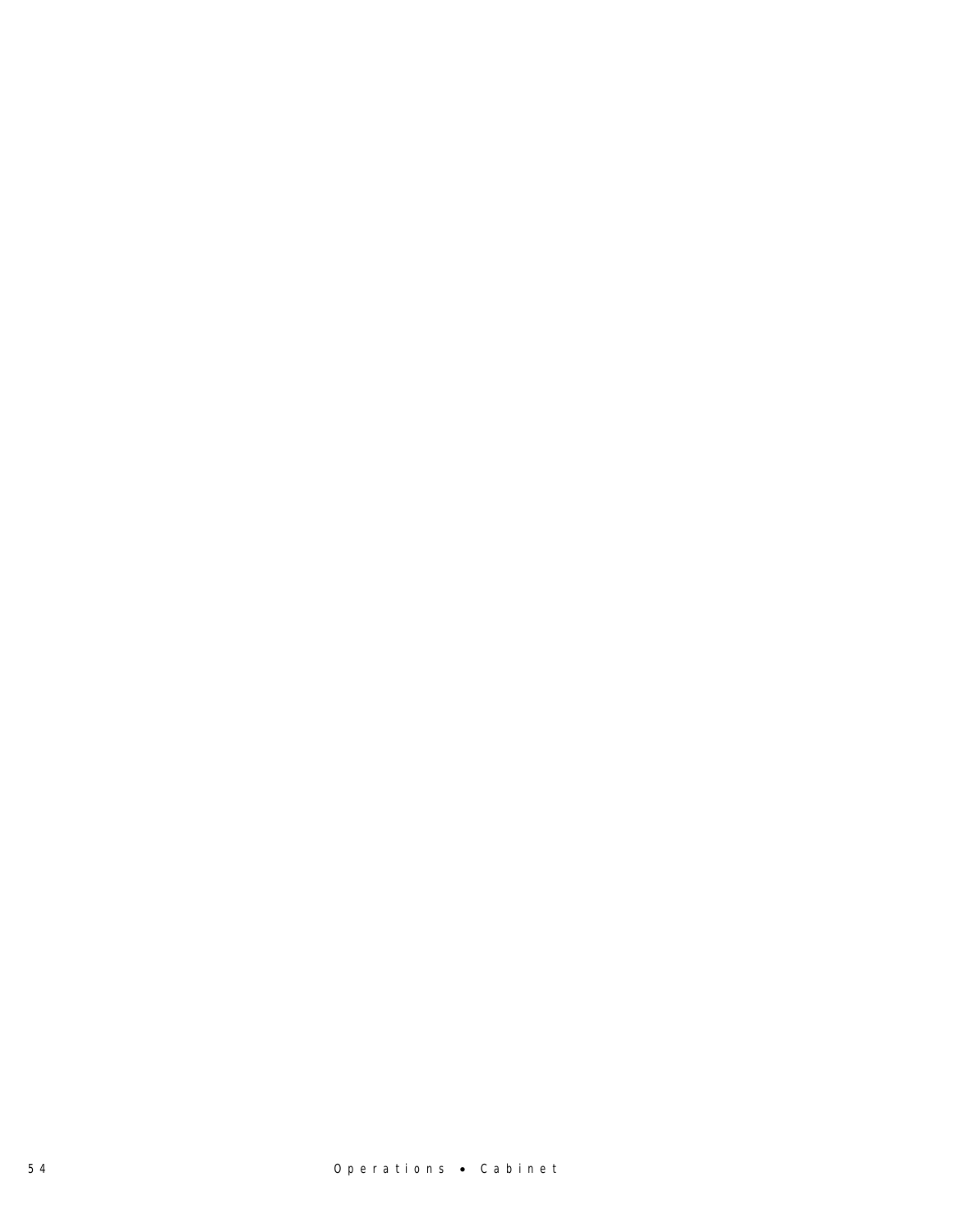# **Operations**

## *Patrick Brophy, Chief of Operations*

# *Cabinet Mission*

The Operations Cabinet oversees all operational activities that intersect with the management of central facilities. The cabinet includes departments that set policies for intergovernmental relations and central municipal properties.

| <b>Operating Budget</b>            | Program Name                                                             | Total Actual '13        | <b>Total Actual '14</b> | Total Approp '15        | Total Budget '16        |
|------------------------------------|--------------------------------------------------------------------------|-------------------------|-------------------------|-------------------------|-------------------------|
|                                    | <b>Intergovernmental Relations</b><br>Property & Construction Management | 1.179.506<br>24,104,776 | 1.145.145<br>24,265,217 | 1,319,728<br>22,550,854 | 1.319.897<br>22,843,968 |
|                                    | Total                                                                    | 25,284,282              | 25,410,362              | 23.870.582              | 24,163,865              |
| <b>Capital Budget Expenditures</b> |                                                                          | Actual '13              | Actual '14              | <b>Estimated '15</b>    | Projected '16           |
|                                    | Property & Construction Management                                       | 31.750.472              | 60.648.972              | 24.936.477              | 9,809,894               |
|                                    | Total                                                                    | 31,750,472              | 60,648,972              | 24,936,477              | 9,809,894               |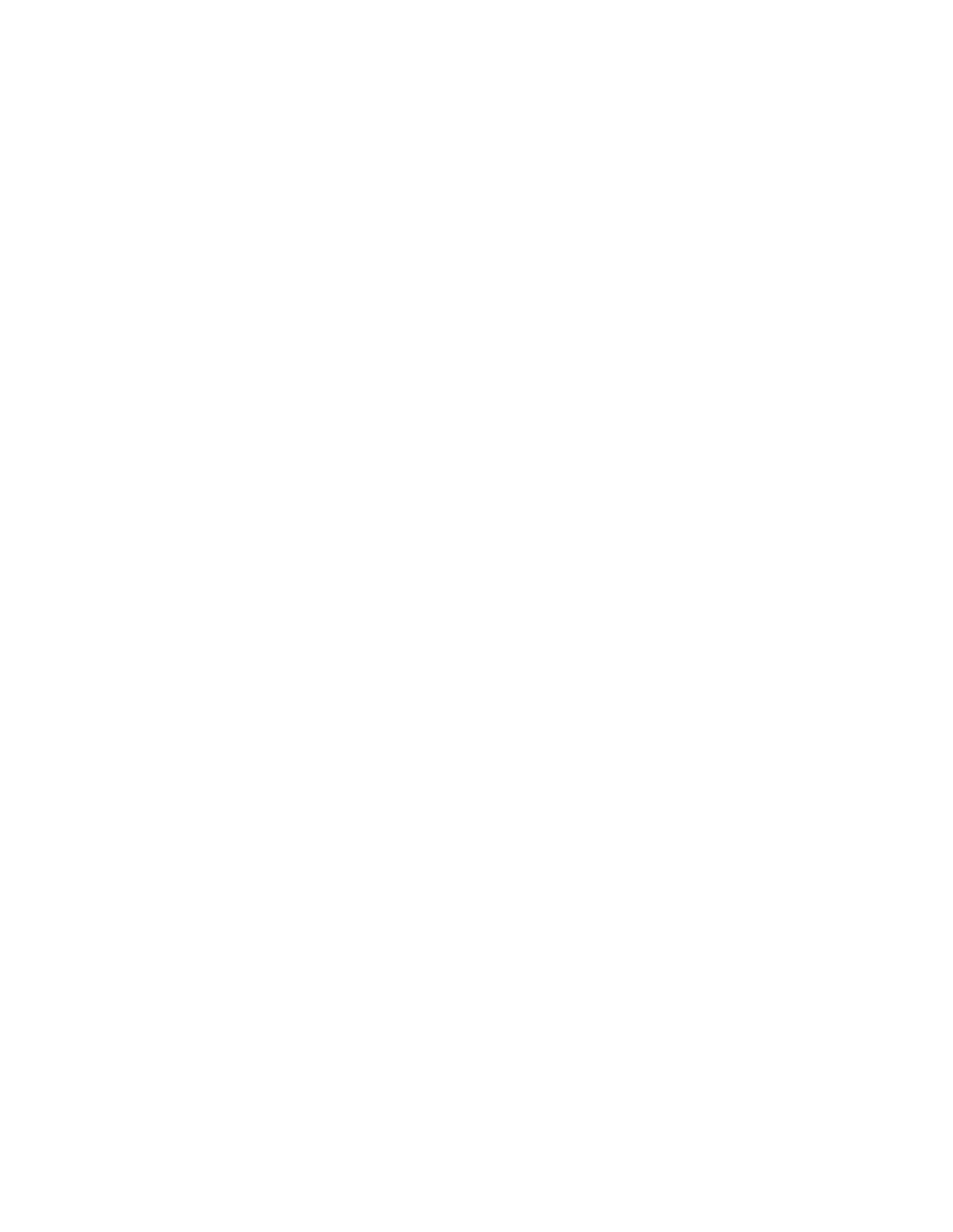# Intergovernmental Relations Operating Budget

#### *James Sullivan, Director, Appropriation 150*

## *Department Mission*

The mission of the Intergovernmental Relations Department is to coordinate the City's relations with the federal, state and other local governments, seeking to foster constructive links between the City and these entities and improved communication among city departments. The department keeps the Mayor informed on intergovernmental issues and assists him in representing the City's interests in these matters.

### *Selected Performance Strategies*

### *Intergovernmental Relations*

- To advocate on behalf of the City at the federal, state, and local level on matters of legislation.
- *Grants Administration*
- To improve communication to the Mayor, City Council, City departments, and community-based organizations about resource development opportunities.

| <b>Operating Budget</b> | Program Name                                                | <b>Total Actual '13</b> | <b>Total Actual '14</b> | Total Approp '15     | <b>Total Budget '16</b> |
|-------------------------|-------------------------------------------------------------|-------------------------|-------------------------|----------------------|-------------------------|
|                         | Intergovernmental Relations<br><b>Grants Administration</b> | 1,126,179<br>53.327     | 1.059.957<br>85,188     | 1.151.907<br>167,821 | 1,147,551<br>172,346    |
|                         | <b>Total</b>                                                | 1,179,506               | 1,145,145               | 1,319,728            | 1,319,897               |
| <b>Operating Budget</b> |                                                             | Actual '13              | Actual '14              | Approp '15           | <b>Budget '16</b>       |
|                         | <b>Personnel Services</b><br>Non Personnel                  | 809.109<br>370.397      | 773.754<br>371,391      | 946.196<br>373,532   | 957,673<br>362,224      |
|                         | Total                                                       |                         |                         |                      |                         |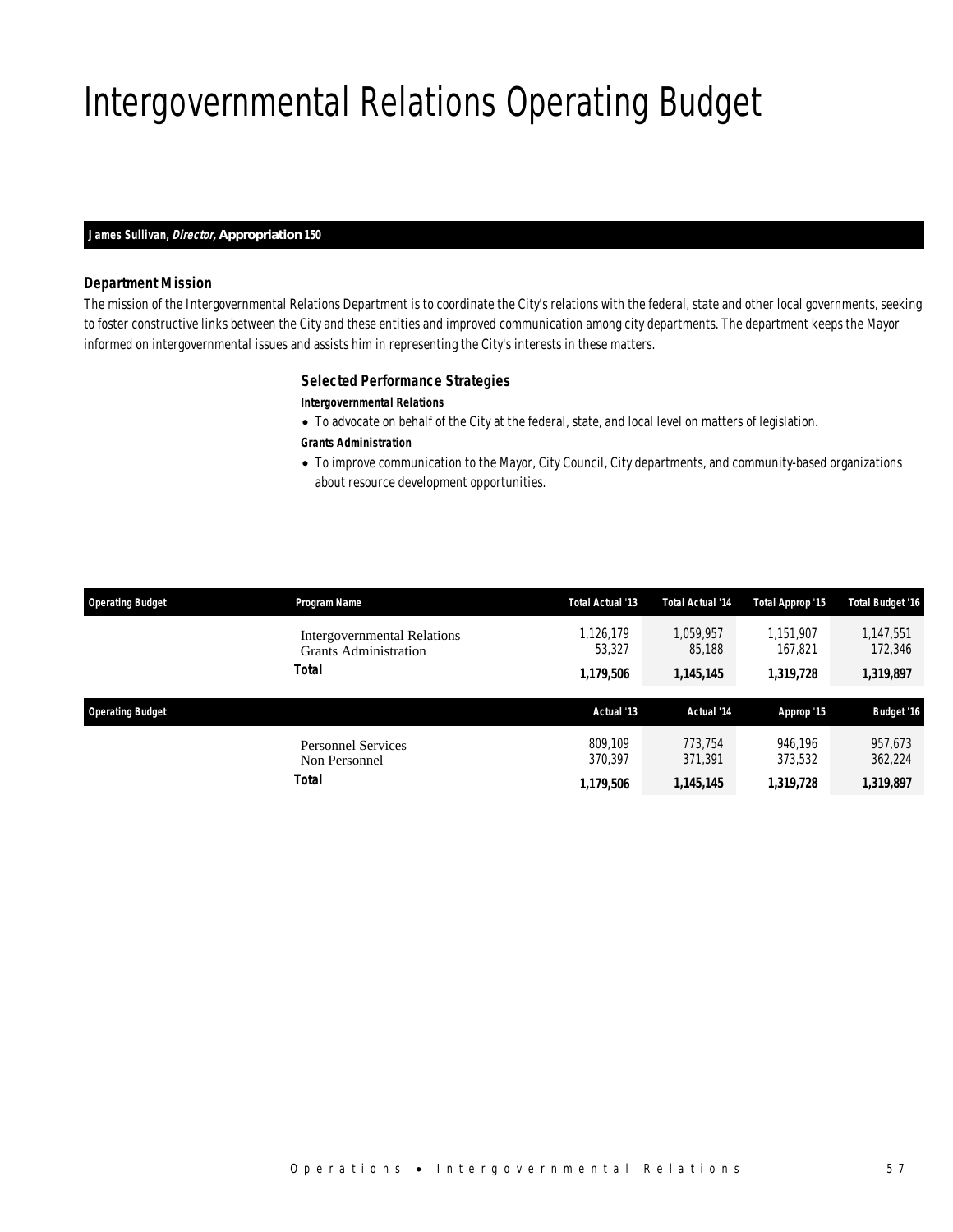# Intergovernmental Relations Operating Budget



# *Description of Services*

The department tracks legislation and policy initiatives that concern the City directly, or urban and regional affairs more generally. It arranges for testimony by the Mayor, or on behalf of the Mayor, at legislative hearings of special concern. It maintains liaison with and coordinates the City's participation in national, state, and municipal organizations and further coordinates with all city departments on policy and budget issues. Intergovernmental Relations also coordinates the City's applications for federal and state grants, seeking out public and private grant opportunities and providing technical support to departments preparing grant applications.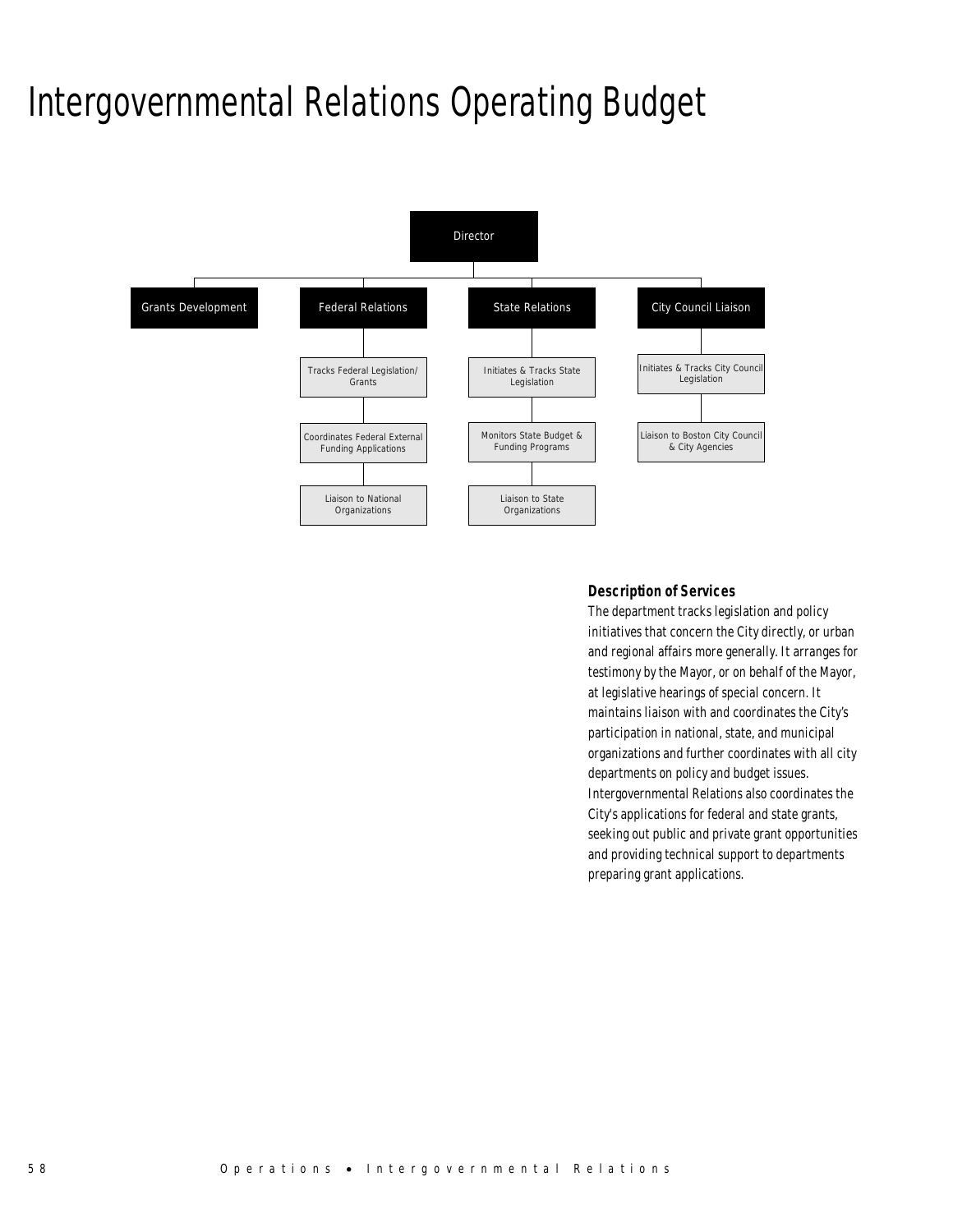# Department History

| <b>Personnel Services</b>       |                                                                                                                                                                                                                                                                                                      | FY13 Expenditure                                                                                           | FY14 Expenditure                                                                                      | FY15 Appropriation                                                                                    | FY16 Adopted                                                                                                   | Inc/Dec 15 vs 16                                                                                                                               |
|---------------------------------|------------------------------------------------------------------------------------------------------------------------------------------------------------------------------------------------------------------------------------------------------------------------------------------------------|------------------------------------------------------------------------------------------------------------|-------------------------------------------------------------------------------------------------------|-------------------------------------------------------------------------------------------------------|----------------------------------------------------------------------------------------------------------------|------------------------------------------------------------------------------------------------------------------------------------------------|
|                                 | 51000 Permanent Employees<br>51100 Emergency Employees<br>51200 Overtime<br>51600 Unemployment Compensation<br>51700 Workers' Compensation<br><b>Total Personnel Services</b>                                                                                                                        | 809,109<br>0<br>0<br>0<br>$\overline{0}$<br>809,109                                                        | 769,892<br>0<br>$\mathbf 0$<br>3,862<br>0<br>773,754                                                  | 946,196<br>$\mathbf{0}$<br>$\mathbf 0$<br>$\overline{0}$<br>0<br>946,196                              | 957,673<br>0<br>$\boldsymbol{0}$<br>$\mathbf{0}$<br>$\mathbf{0}$<br>957,673                                    | 11,477<br>$\mathbf 0$<br>$\overline{0}$<br>$\mathbf{0}$<br>$\overline{0}$<br>11,477                                                            |
| <b>Contractual Services</b>     |                                                                                                                                                                                                                                                                                                      | FY13 Expenditure                                                                                           | FY14 Expenditure                                                                                      | FY15 Appropriation                                                                                    | FY16 Adopted                                                                                                   | Inc/Dec 15 vs 16                                                                                                                               |
|                                 | 52100 Communications<br>52200 Utilities<br>52400 Snow Removal<br>52500 Garbage/Waste Removal<br>52600 Repairs Buildings & Structures<br>52700 Repairs & Service of Equipment<br>52800 Transportation of Persons<br>52900 Contracted Services<br><b>Total Contractual Services</b>                    | 10,125<br>0<br>0<br>0<br>0<br>$\overline{0}$<br>1,415<br>146,313<br>157,853                                | 12,096<br>0<br>$\mathbf{0}$<br>0<br>$\mathbf{0}$<br>$\mathbf 0$<br>3,531<br>154,902<br>170,529        | 13,001<br>$\mathbf{0}$<br>0<br>$\mathbf{0}$<br>$\overline{0}$<br>1,885<br>5,353<br>154,382<br>174,621 | 12,100<br>0<br>$\overline{0}$<br>$\mathbf{0}$<br>$\mathbf{0}$<br>1,885<br>6,253<br>154,796<br>175,034          | $-901$<br>$\theta$<br>$\mathbf{0}$<br>$\overline{0}$<br>$\mathbf{0}$<br>$\mathbf{0}$<br>900<br>414<br>413                                      |
| <b>Supplies &amp; Materials</b> |                                                                                                                                                                                                                                                                                                      | FY13 Expenditure                                                                                           | FY14 Expenditure                                                                                      | FY15 Appropriation                                                                                    | FY16 Adopted                                                                                                   | Inc/Dec 15 vs 16                                                                                                                               |
|                                 | 53000 Auto Energy Supplies<br>53200 Food Supplies<br>53400 Custodial Supplies<br>53500 Med, Dental, & Hosp Supply<br>53600 Office Supplies and Materials<br>53700 Clothing Allowance<br>53800 Educational Supplies & Mat<br>53900 Misc Supplies & Materials<br><b>Total Supplies &amp; Materials</b> | $\bf 0$<br>7,691<br>0<br>$\overline{0}$<br>1,634<br>0<br>$\mathbf 0$<br>$\overline{0}$<br>9,325            | $\boldsymbol{0}$<br>3,484<br>0<br>$\mathbf{0}$<br>2,939<br>0<br>$\mathbf{0}$<br>$\mathbf{0}$<br>6,423 | $\boldsymbol{0}$<br>3,834<br>0<br>$\overline{0}$<br>1,200<br>$\mathbf 0$<br>$\mathbf 0$<br>0<br>5,034 | $\boldsymbol{0}$<br>3,834<br>0<br>$\mathbf 0$<br>1,200<br>$\mathbf 0$<br>$\mathbf{0}$<br>$\mathbf{0}$<br>5,034 | $\mathbf{0}$<br>$\mathbf 0$<br>$\mathbf{0}$<br>$\mathbf{0}$<br>$\mathbf 0$<br>$\overline{0}$<br>$\mathbf{0}$<br>$\overline{0}$<br>$\mathbf{0}$ |
| <b>Current Chgs &amp; Oblig</b> |                                                                                                                                                                                                                                                                                                      | FY13 Expenditure                                                                                           | FY14 Expenditure                                                                                      | FY15 Appropriation                                                                                    | FY16 Adopted                                                                                                   | Inc/Dec 15 vs 16                                                                                                                               |
|                                 | 54300 Workers' Comp Medical<br>54400 Legal Liabilities<br>54500 Aid To Veterans<br>54600 Current Charges H&I<br>54700 Indemnification<br>54900 Other Current Charges<br>Total Current Chgs & Oblig                                                                                                   | $\boldsymbol{0}$<br>$\boldsymbol{0}$<br>$\overline{0}$<br>$\overline{0}$<br>$\Omega$<br>200,246<br>200,246 | $\boldsymbol{0}$<br>$\mathbf 0$<br>$\overline{0}$<br>0<br>$\Omega$<br>194,439<br>194,439              | $\boldsymbol{0}$<br>$\overline{0}$<br>$\overline{0}$<br>$\mathbf{0}$<br>0<br>193,877<br>193,877       | $\boldsymbol{0}$<br>$\mathbf{0}$<br>$\overline{0}$<br>$\mathbf{0}$<br>$\theta$<br>182,156<br>182,156           | 0<br>$\mathbf 0$<br>$\overline{0}$<br>$\overline{0}$<br>$\Omega$<br>$-11,721$<br>$-11,721$                                                     |
| Equipment                       |                                                                                                                                                                                                                                                                                                      | FY13 Expenditure                                                                                           | FY14 Expenditure                                                                                      | FY15 Appropriation                                                                                    | FY16 Adopted                                                                                                   | Inc/Dec 15 vs 16                                                                                                                               |
|                                 | 55000 Automotive Equipment<br>55400 Lease/Purchase<br>55600 Office Furniture & Equipment<br>55900 Misc Equipment<br><b>Total Equipment</b>                                                                                                                                                           | $\boldsymbol{0}$<br>$\Omega$<br>$\boldsymbol{0}$<br>2,973<br>2,973                                         | 0<br>$\overline{0}$<br>0<br>0<br>0                                                                    | $\boldsymbol{0}$<br>0<br>$\boldsymbol{0}$<br>$\mathbf 0$<br>0                                         | $\boldsymbol{0}$<br>$\boldsymbol{0}$<br>$\boldsymbol{0}$<br>$\boldsymbol{0}$<br>$\pmb{0}$                      | $\mathbf 0$<br>$\mathbf 0$<br>$\mathbf 0$<br>0<br>0                                                                                            |
| <b>Other</b>                    |                                                                                                                                                                                                                                                                                                      | FY13 Expenditure                                                                                           | FY14 Expenditure                                                                                      | FY15 Appropriation                                                                                    | FY16 Adopted                                                                                                   | Inc/Dec 15 vs 16                                                                                                                               |
|                                 | 56200 Special Appropriation<br>57200 Structures & Improvements<br>58000 Land & Non-Structure<br><b>Total Other</b>                                                                                                                                                                                   | $\boldsymbol{0}$<br>$\boldsymbol{0}$<br>0<br>$\bf{0}$                                                      | 0<br>$\boldsymbol{0}$<br>0<br>0                                                                       | $\boldsymbol{0}$<br>$\mathbf 0$<br>$\mathbf 0$<br>0                                                   | 0<br>$\boldsymbol{0}$<br>$\boldsymbol{0}$<br>0                                                                 | 0<br>$\theta$<br>$\boldsymbol{0}$<br>0                                                                                                         |
|                                 | <b>Grand Total</b>                                                                                                                                                                                                                                                                                   | 1,179,506                                                                                                  | 1,145,145                                                                                             | 1,319,728                                                                                             | 1,319,897                                                                                                      | 169                                                                                                                                            |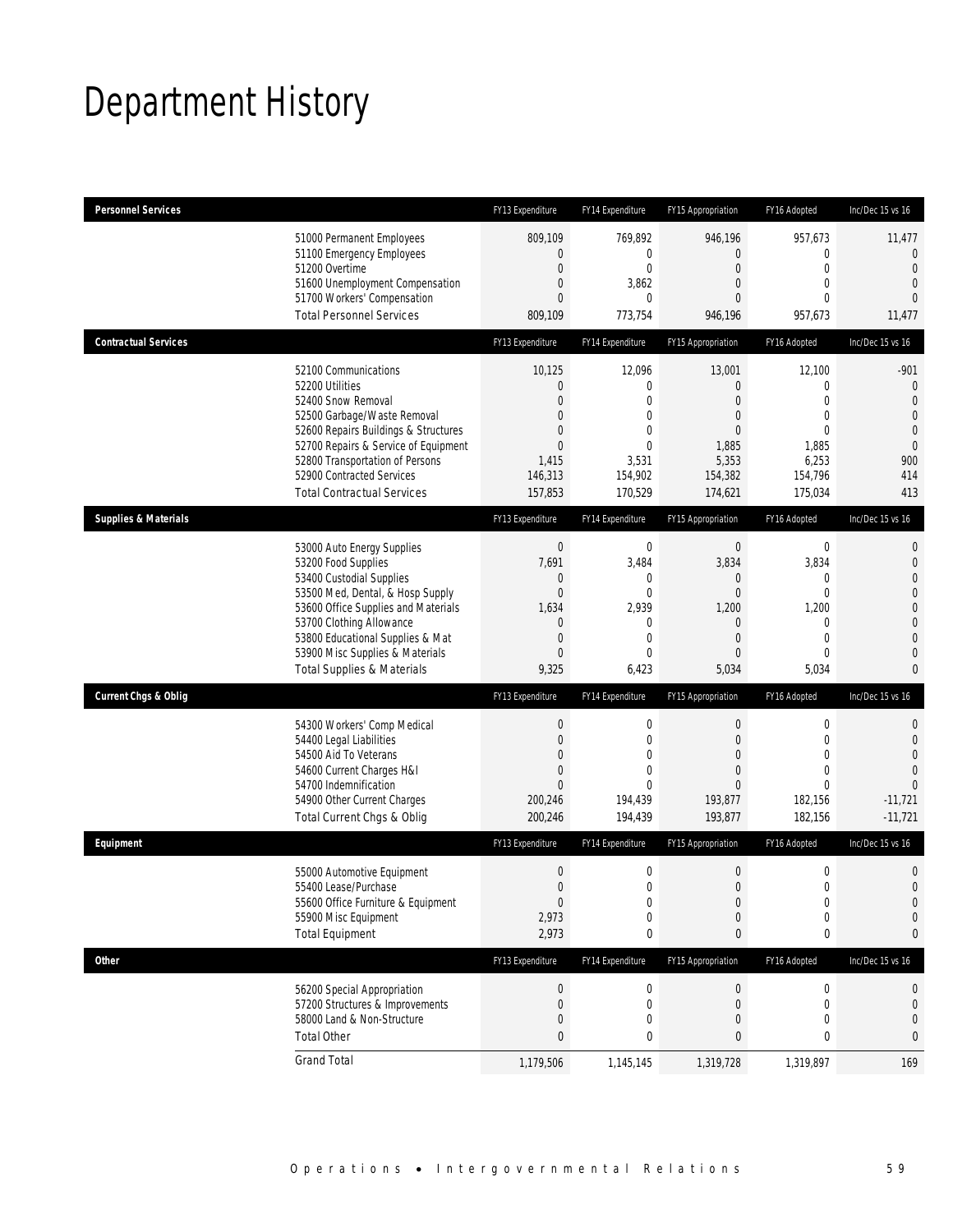# Department Personnel

| Title                                                                        | Union<br>Code                                    | Grade                | Position                     | FY16 Salary                           | Title                                                                                                         | Union<br>Code                                                  | Grade                              | Position                                   | FY16 Salary                                                 |
|------------------------------------------------------------------------------|--------------------------------------------------|----------------------|------------------------------|---------------------------------------|---------------------------------------------------------------------------------------------------------------|----------------------------------------------------------------|------------------------------------|--------------------------------------------|-------------------------------------------------------------|
| Admin Assistant<br>Admin Assistant<br>Chief of Staff<br>City Council Liaison | SE <sub>1</sub><br>SE <sub>1</sub><br>EXM<br>EXM | 04<br>07<br>12<br>08 | 1.00<br>1.00<br>1.00<br>1.00 | 67,006<br>79,174<br>109,971<br>79,776 | <b>Director</b><br>Exec Sec<br>Policy Analyst & Project Manager<br>Prin Admin Assistant<br>Spec Asst<br>Total | CDH<br>SE <sub>1</sub><br>EXM<br>SE <sub>1</sub><br><b>MYN</b> | <b>NG</b><br>04<br>08<br>08<br>NG. | 1.00<br>1.00<br>1.00<br>3.00<br>1.00<br>11 | 123,964<br>67,006<br>72,444<br>272,712<br>75,206<br>947,258 |
|                                                                              |                                                  |                      |                              |                                       | <b>Adjustments</b><br>Differential Payments<br>Other<br>Chargebacks<br><b>Salary Savings</b>                  |                                                                |                                    |                                            | $\mathbf{0}$<br>10,415<br>$\mathbf{0}$<br>$\mathbf{0}$      |
|                                                                              |                                                  |                      |                              |                                       | <b>FY16 Total Request</b>                                                                                     |                                                                |                                    |                                            | 957,673                                                     |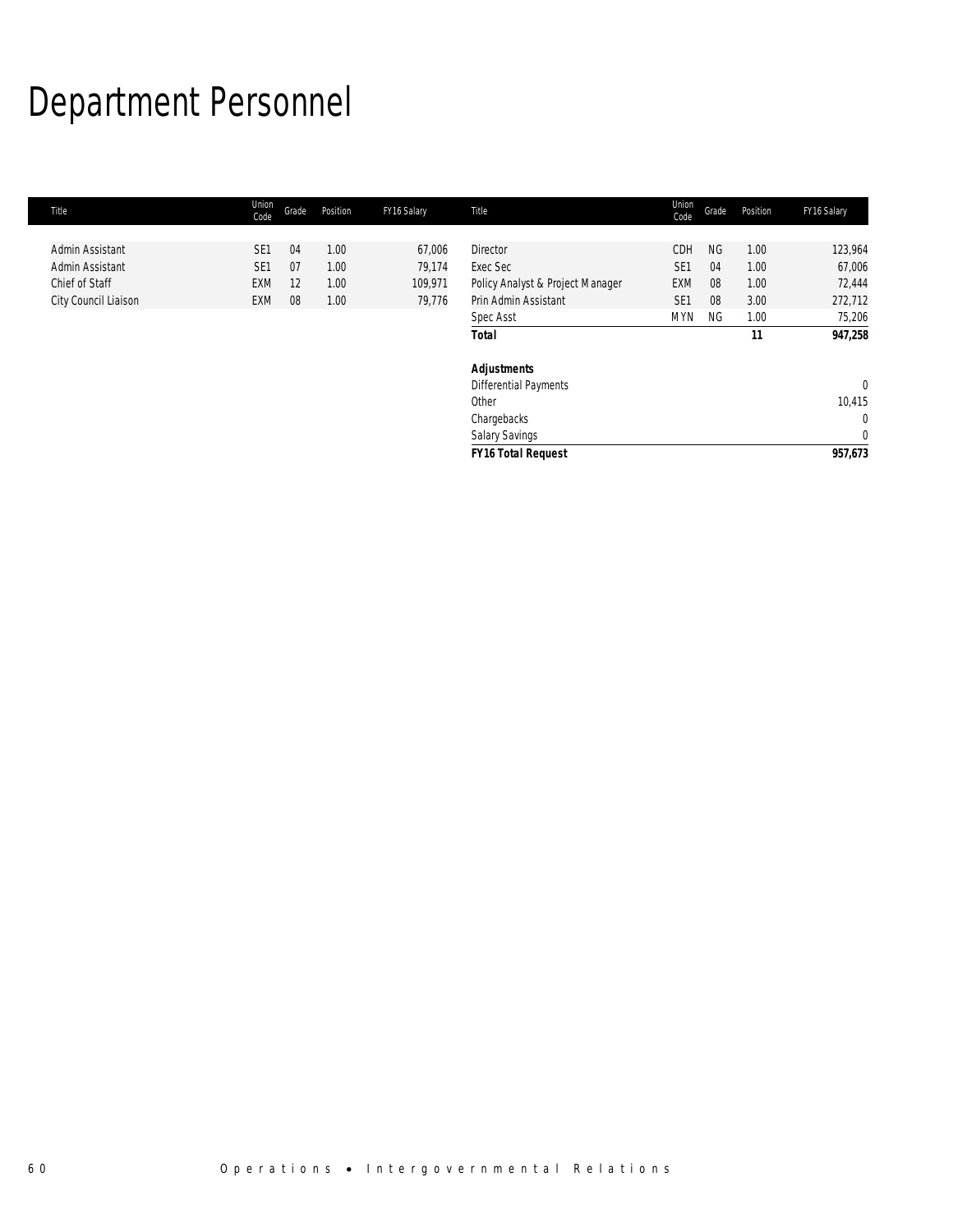# Program 1. Intergovernmental Relations

# *James Sullivan, Manager, Organization 150100*

### *Program Description*

The department tracks legislation and policy initiatives that concern the City directly or urban and regional affairs more generally. It arranges for testimony by the Mayor, or on behalf of the Mayor, at legislative hearings of special concern. It maintains liaison with and coordinates the City's participation in national, state and municipal organizations and further coordinates with all the departments of the city on policy and budget issues.

| <b>Operating Budget</b>                    | Actual '13         | Actual '14         | Approp '15         | <b>Budget '16</b>  |
|--------------------------------------------|--------------------|--------------------|--------------------|--------------------|
| <b>Personnel Services</b><br>Non Personnel | 756.064<br>370.115 | 688.586<br>371,371 | 779.175<br>372,732 | 786,127<br>361,424 |
| Total                                      | 1,126,179          | 1,059,957          | 1,151,907          | 1,147,551          |
|                                            |                    |                    |                    |                    |

#### *Performance*

### **Strategy:** To advocate on behalf of the City at the federal, state, and local level on matters of legislation.

| <b>Performance Measures</b>    | Actual '13 | Actual '14 | Projected '15 | Target '16 |
|--------------------------------|------------|------------|---------------|------------|
| City policy provisions passed  | 140        | 183        | 269           | 240        |
| State legislative items passed | 58         | 121        | 112           | 110        |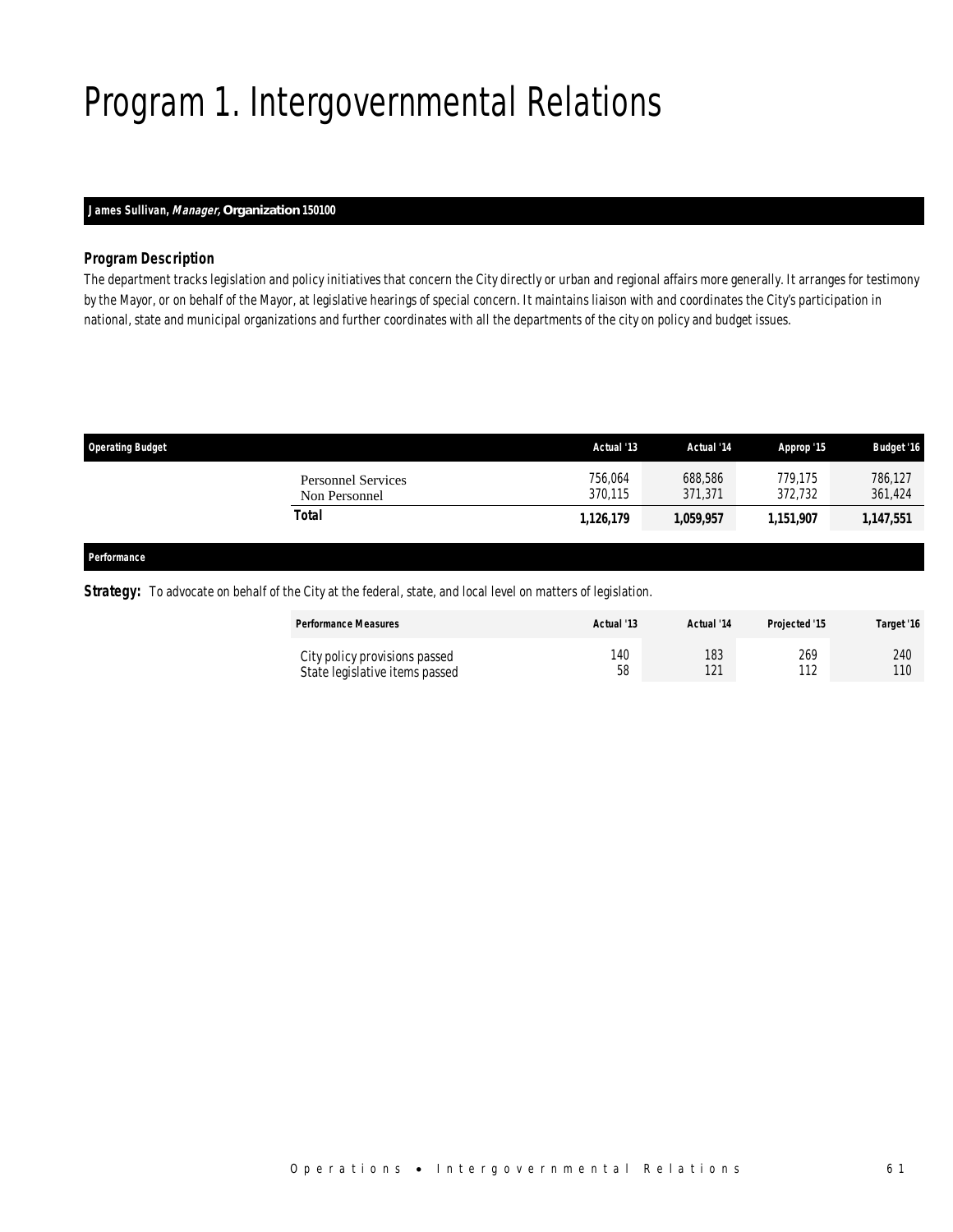# Program 2. Grants Administration

# *Inez Foster, Manager, Organization 150200*

## *Program Description*

The IGR office provides City departments with professional assistance in resource development. As a champion for the City, the Office will prioritize and maximize coordinated and collaborative grant application resources to address the Mayor's strategic goals.

| <b>Operating Budget</b> |                                            | Actual '13    | Actual '14   | Approp '15     | <b>Budget '16</b> |
|-------------------------|--------------------------------------------|---------------|--------------|----------------|-------------------|
|                         | <b>Personnel Services</b><br>Non Personnel | 53,045<br>282 | 85,168<br>20 | 167,021<br>800 | 171,546<br>800    |
|                         | <b>Total</b>                               | 53,327        | 85,188       | 167,821        | 172,346           |
|                         |                                            |               |              |                |                   |
| Performance             |                                            |               |              |                |                   |

**Strategy:** To improve communication to the Mayor, City Council, City departments, and community-based organizations about resource development opportunities.

| <b>Performance Measures</b>                                                                         | Actual '13   | Actual '14   | Projected '15 | Target '16     |
|-----------------------------------------------------------------------------------------------------|--------------|--------------|---------------|----------------|
| <b>Funding Update subscribers</b><br>Grant opportunities identified in the Funding<br><b>Jpdate</b> | 4.741<br>338 | 5,032<br>785 | 5.060<br>.121 | 5,050<br>1,000 |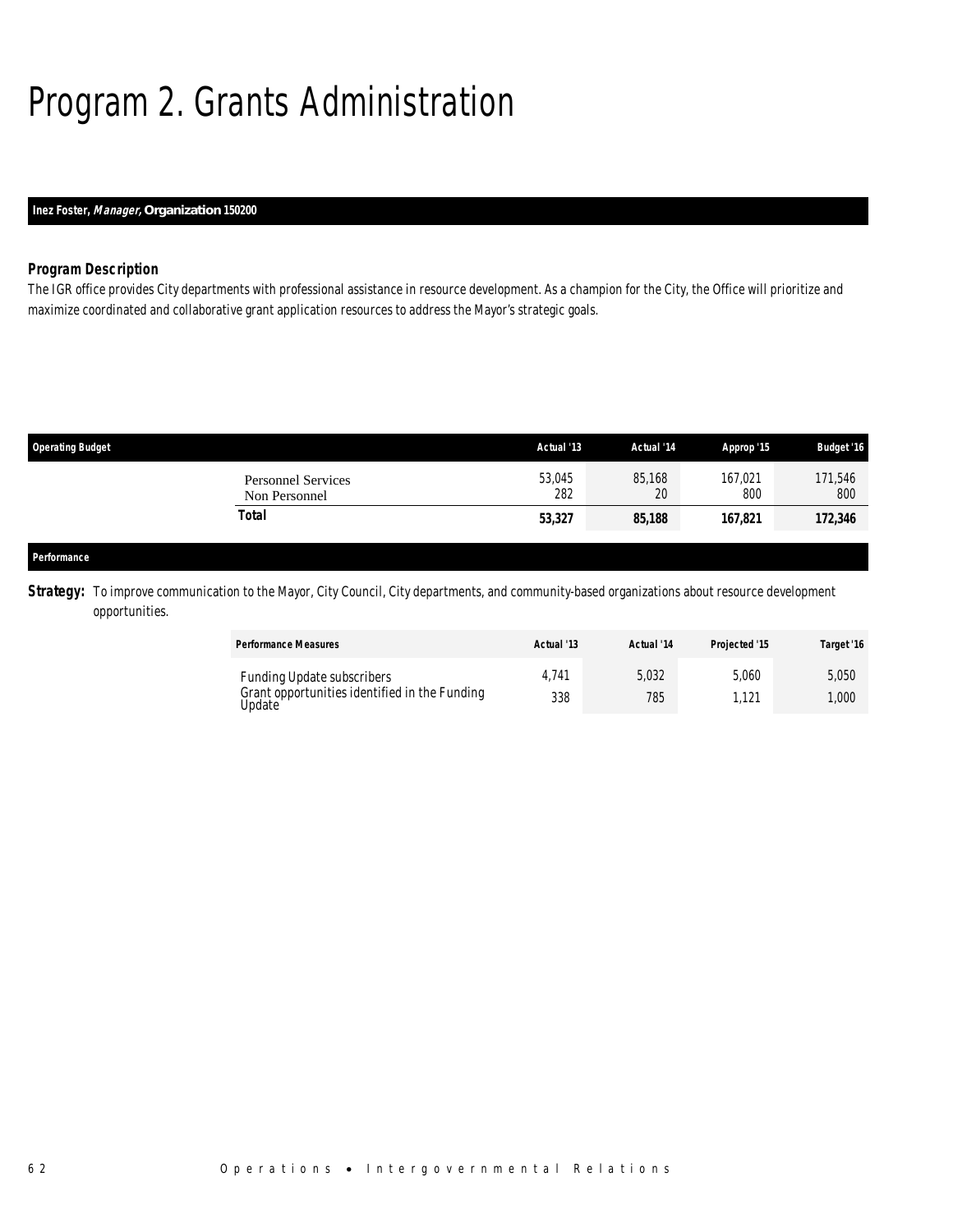# Property & Construction Management Operating Budget

#### *Patricia M. Lyons, Commissioner, Appropriation 180*

## *Department Mission*

The mission of the Property Management Department is to manage, maintain, repair and provide security for the City's municipal buildings including City Hall and Faneuil Hall; to preserve the useful life of City facilities and reduce operating costs through effective preventive maintenance measures; and to facilitate compliance with City ordinances involving employee residency regulations.

#### *Selected Performance Strategies*

#### *Administration*

- To provide technical assistance, scheduling and management of special events at City Hall, Faneuil Hall and major City special events.
- *Buildings Maintenance Management*
- To conduct graffiti removal citywide.
- *Communications*
- To ensure efficient security monitoring of public buildings.
- *Capital Construction*
- To design durable, architecturally appropriate capital projects and to complete them on time and within budget.

| <b>Operating Budget</b> | Program Name                               | Total Actual '13        | Total Actual '14        | Total Approp '15        | <b>Total Budget '16</b> |
|-------------------------|--------------------------------------------|-------------------------|-------------------------|-------------------------|-------------------------|
|                         | Administration                             | 2.258.014               | 2.004.470               | 1.907.686               | 1.949.185               |
|                         | <b>Buildings Maintenance Management</b>    | 7.181.124               | 7,202,230               | 8,305,721               | 8,024,005               |
|                         | Alteration & Repair                        | 2,531,485               | 2,648,037               | 1.494.709               | 1,073,683               |
|                         | Enforcement                                | 3.798.041               | 3.921.145               | 3.424.661               | 3,600,897               |
|                         | Communications                             | 932.703                 | 939.556                 | 918.577                 | 914,599                 |
|                         | Animal Control                             | 1.063.855               | 1.118.497               | 1,158,284               | $\Omega$                |
|                         | <b>Building Systems</b>                    | 1.932.201               | 1.829.545               | 1,906,316               | 2.045.980               |
|                         | Capital Construction                       | 4.407.353               | 4.601.737               | 3,434,900               | 5,235,619               |
|                         | <b>Total</b>                               | 24, 104, 776            | 24,265,217              | 22,550,854              | 22,843,968              |
| <b>Operating Budget</b> |                                            | Actual '13              | Actual '14              | Approp '15              | <b>Budget '16</b>       |
|                         | <b>Personnel Services</b><br>Non Personnel | 14.248.517<br>9.856.259 | 14,603,306<br>9.661.911 | 13.002.153<br>9.548.701 | 13,964,254<br>8,879,714 |
|                         | <b>Total</b>                               | 24, 104, 776            | 24,265,217              | 22,550,854              | 22,843,968              |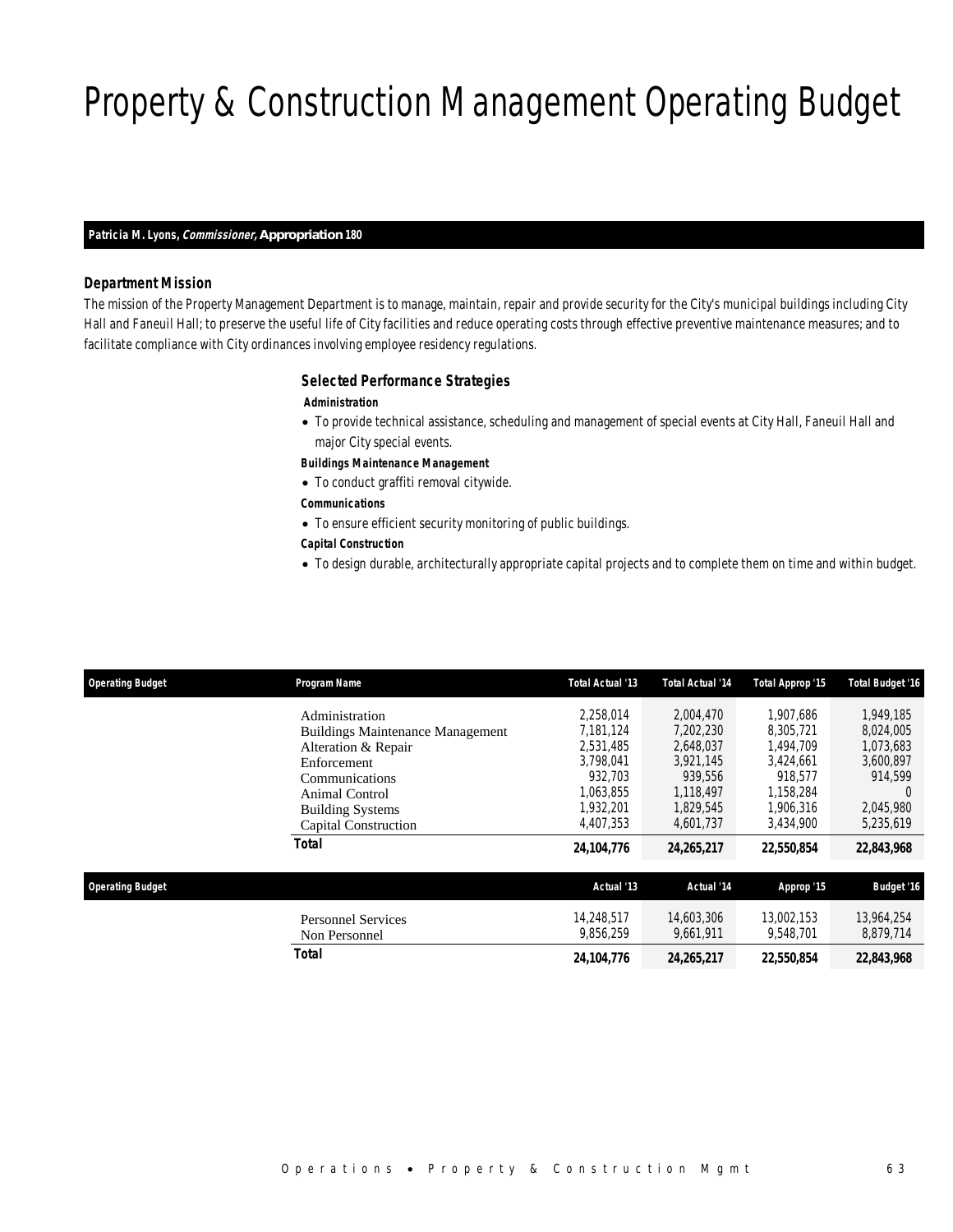# Property & Construction Management Operating Budget



### *Authorizing Statutes*

- Property Management Board: Powers & Duties, CBC Ord. §§ 11-7.1-11-7.2; 1943 Mass. Acts ch. 1943, as amended; 1946 Mass. Acts ch. 474, as amended.
- Powers and Duties of Commissioner of Real Property, CBC Ord. § 11-7.3; 1943 Mass. Acts ch. 1943, as amended; 1946 Mass. Acts ch. 474, as amended.
- Powers and Duties of Assistant Commissioner of Real Property, CBC Ord. §§ 11-7.4-11-7.10.

### *Description of Services*

The Property Management Department is responsible for the management, maintenance, security, and repair of the City's municipal buildings including City Hall, Faneuil Hall, and the Old State House. Property Management is responsible for facility layout and space planning analysis for City departments, building security, events management, and the coordination of capital improvement projects for properties within its jurisdiction.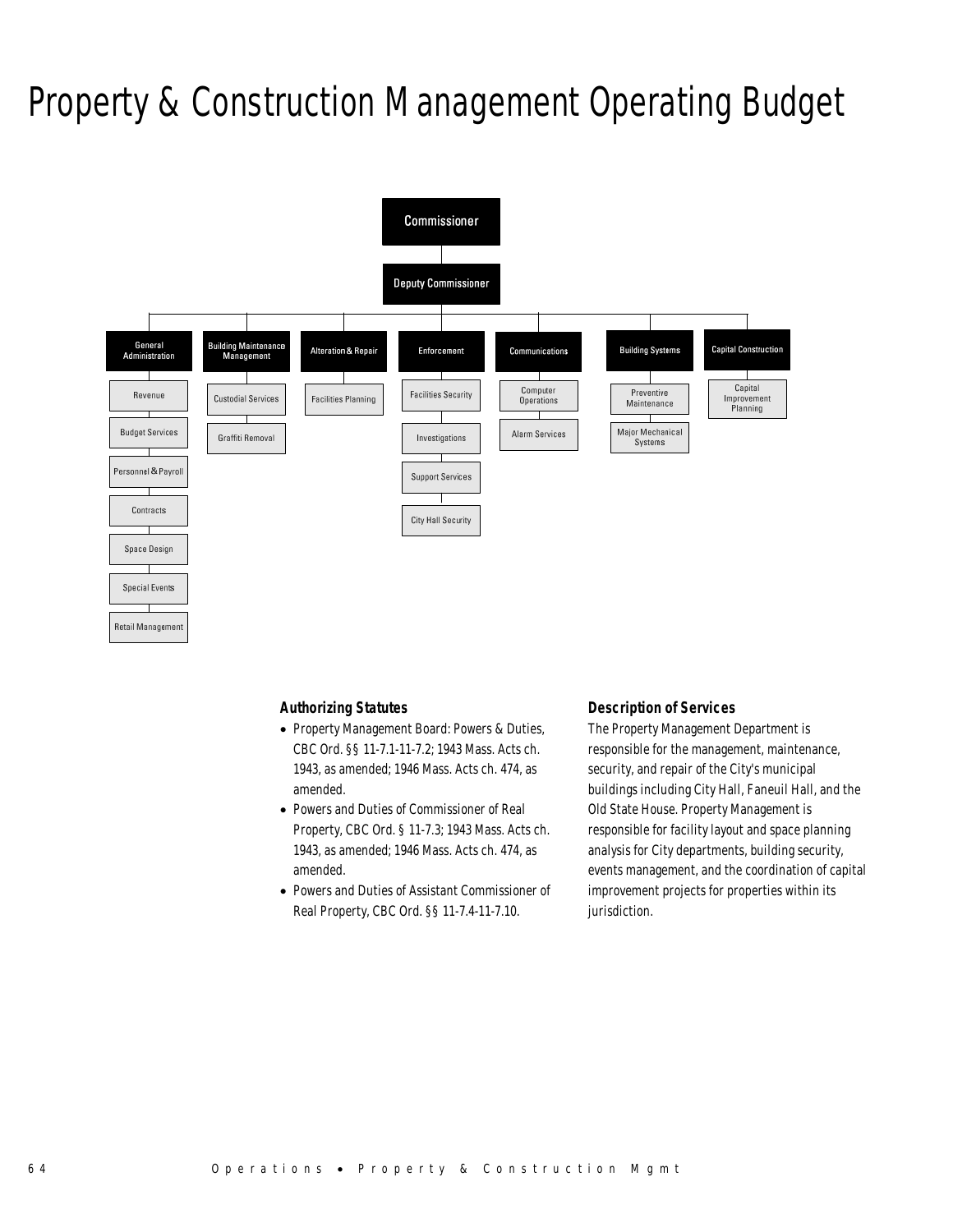# Department History

| <b>Personnel Services</b>       |                                                                                                                                                                                                                                                                                                      | FY13 Expenditure                                                                                          | FY14 Expenditure                                                                                               | FY15 Appropriation                                                                                       | FY16 Adopted                                                                                  | Inc/Dec 15 vs 16                                                                                                  |
|---------------------------------|------------------------------------------------------------------------------------------------------------------------------------------------------------------------------------------------------------------------------------------------------------------------------------------------------|-----------------------------------------------------------------------------------------------------------|----------------------------------------------------------------------------------------------------------------|----------------------------------------------------------------------------------------------------------|-----------------------------------------------------------------------------------------------|-------------------------------------------------------------------------------------------------------------------|
|                                 | 51000 Permanent Employees<br>51100 Emergency Employees<br>51200 Overtime<br>51600 Unemployment Compensation<br>51700 Workers' Compensation<br><b>Total Personnel Services</b>                                                                                                                        | 12,124,487<br>3,182<br>1,861,965<br>22,440<br>236,443<br>14,248,517                                       | 12,626,554<br>2,926<br>1,779,910<br>28,166<br>165,750<br>14,603,306                                            | 12,007,163<br>$\overline{0}$<br>819,990<br>25,000<br>150,000<br>13,002,153                               | 12,944,664<br>0<br>844,590<br>25,000<br>150,000<br>13,964,254                                 | 937,501<br>0<br>24,600<br>$\mathbf 0$<br>$\overline{0}$<br>962,101                                                |
| <b>Contractual Services</b>     |                                                                                                                                                                                                                                                                                                      | FY13 Expenditure                                                                                          | FY14 Expenditure                                                                                               | FY15 Appropriation                                                                                       | FY16 Adopted                                                                                  | Inc/Dec 15 vs 16                                                                                                  |
|                                 | 52100 Communications<br>52200 Utilities<br>52400 Snow Removal<br>52500 Garbage/Waste Removal<br>52600 Repairs Buildings & Structures<br>52700 Repairs & Service of Equipment<br>52800 Transportation of Persons<br>52900 Contracted Services<br><b>Total Contractual Services</b>                    | 366,669<br>3,542,077<br>36,786<br>50,926<br>2,777,223<br>346,851<br>6,699<br>1,367,977<br>8,495,208       | 156,854<br>3,755,566<br>83,935<br>77,122<br>2,810,936<br>387,973<br>7,436<br>1,203,772<br>8,483,594            | 190,255<br>4,100,984<br>39,600<br>77,609<br>2,800,961<br>400,963<br>9,075<br>865,300<br>8,484,747        | 205,908<br>4,159,809<br>0<br>28,400<br>2,341,247<br>445,919<br>11,700<br>884,467<br>8,077,450 | 15,653<br>58,825<br>$-39,600$<br>$-49,209$<br>$-459,714$<br>44,956<br>2,625<br>19,167<br>$-407,297$               |
| <b>Supplies &amp; Materials</b> |                                                                                                                                                                                                                                                                                                      | FY13 Expenditure                                                                                          | FY14 Expenditure                                                                                               | FY15 Appropriation                                                                                       | FY16 Adopted                                                                                  | Inc/Dec 15 vs 16                                                                                                  |
|                                 | 53000 Auto Energy Supplies<br>53200 Food Supplies<br>53400 Custodial Supplies<br>53500 Med, Dental, & Hosp Supply<br>53600 Office Supplies and Materials<br>53700 Clothing Allowance<br>53800 Educational Supplies & Mat<br>53900 Misc Supplies & Materials<br><b>Total Supplies &amp; Materials</b> | 90,774<br>318<br>78,794<br>$\boldsymbol{0}$<br>31,593<br>37,500<br>$\boldsymbol{0}$<br>515,362<br>754,341 | 75,917<br>$\boldsymbol{0}$<br>72,770<br>$\mathbf{0}$<br>34,644<br>34,500<br>$\mathbf{0}$<br>464,491<br>682,322 | 97,758<br>$\overline{0}$<br>84,200<br>$\theta$<br>37,853<br>39,375<br>$\mathbf{0}$<br>438,742<br>697,928 | 57,453<br>0<br>77,250<br>$\mathbf 0$<br>34,315<br>37,875<br>0<br>264,202<br>471,095           | $-40,305$<br>$\mathbf{0}$<br>$-6,950$<br>$\Omega$<br>$-3,538$<br>$-1,500$<br>$\theta$<br>$-174,540$<br>$-226,833$ |
| <b>Current Chgs &amp; Oblig</b> |                                                                                                                                                                                                                                                                                                      | FY13 Expenditure                                                                                          | FY14 Expenditure                                                                                               | FY15 Appropriation                                                                                       | FY16 Adopted                                                                                  | Inc/Dec 15 vs 16                                                                                                  |
|                                 | 54300 Workers' Comp Medical                                                                                                                                                                                                                                                                          |                                                                                                           |                                                                                                                |                                                                                                          |                                                                                               |                                                                                                                   |
|                                 | 54400 Legal Liabilities<br>54500 Aid To Veterans<br>54600 Current Charges H&I<br>54700 Indemnification<br>54900 Other Current Charges<br>Total Current Chgs & Oblig                                                                                                                                  | 110,969<br>0<br>0<br>0<br>$\Omega$<br>40,610<br>151,579                                                   | 22,713<br>3,353<br>0<br>0<br>$\theta$<br>23,880<br>49,946                                                      | 30,000<br>3,500<br>$\theta$<br>$\theta$<br>$\Omega$<br>37,330<br>70,830                                  | 30,000<br>3,500<br>0<br>$\mathbf{0}$<br>$\Omega$<br>96,950<br>130,450                         | $\mathbf 0$<br>$\mathbf 0$<br>$\mathbf{0}$<br>$\overline{0}$<br>$\Omega$<br>59,620<br>59,620                      |
| Equipment                       |                                                                                                                                                                                                                                                                                                      | FY13 Expenditure                                                                                          | FY14 Expenditure                                                                                               | FY15 Appropriation                                                                                       | FY16 Adopted                                                                                  | Inc/Dec 15 vs 16                                                                                                  |
|                                 | 55000 Automotive Equipment<br>55400 Lease/Purchase<br>55600 Office Furniture & Equipment<br>55900 Misc Equipment<br><b>Total Equipment</b>                                                                                                                                                           | $\boldsymbol{0}$<br>89,658<br>257,944<br>107,529<br>455,131                                               | $\boldsymbol{0}$<br>196,718<br>225,122<br>24,209<br>446,049                                                    | $\boldsymbol{0}$<br>264,046<br>$\theta$<br>31,150<br>295,196                                             | $\boldsymbol{0}$<br>170,219<br>0<br>30,500<br>200,719                                         | 0<br>$-93,827$<br>$\mathbf 0$<br>$-650$<br>$-94,477$                                                              |
| <b>Other</b>                    |                                                                                                                                                                                                                                                                                                      | FY13 Expenditure                                                                                          | FY14 Expenditure                                                                                               | FY15 Appropriation                                                                                       | FY16 Adopted                                                                                  | Inc/Dec 15 vs 16                                                                                                  |
|                                 | 56200 Special Appropriation<br>57200 Structures & Improvements<br>58000 Land & Non-Structure<br><b>Total Other</b>                                                                                                                                                                                   | $\boldsymbol{0}$<br>0<br>0<br>0                                                                           | $\boldsymbol{0}$<br>$\boldsymbol{0}$<br>0<br>0                                                                 | $\theta$<br>0<br>$\theta$<br>0                                                                           | 0<br>0<br>0<br>0                                                                              | 0<br>0<br>0<br>0                                                                                                  |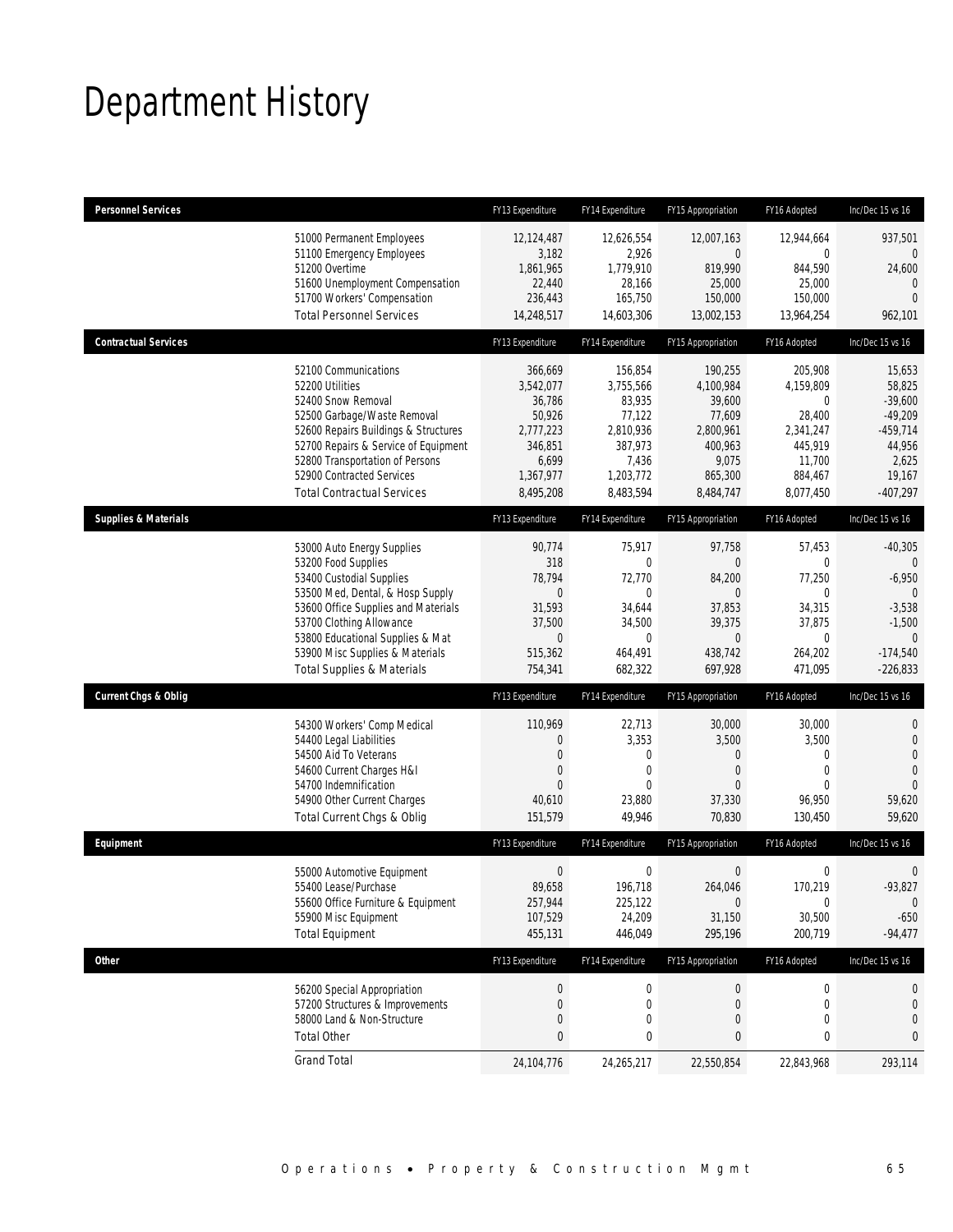# Department Personnel

| Title                            | Union<br>Code   | Grade     | Position | FY16 Salary | Title                             | Union<br>Code   | Grade           | Position | FY16 Salary |
|----------------------------------|-----------------|-----------|----------|-------------|-----------------------------------|-----------------|-----------------|----------|-------------|
| Admin Assistant                  | <b>EXM</b>      | 05        | 3.00     | 196,759     | Jr Building Cust                  | SU4             | 09L             | 15.00    | 636,895     |
| Admin Assistant                  | SE1             | 05        | 1.00     | 73,613      | Maint Mech (Plumber) RP           | SU <sub>4</sub> | 13              | 1.00     | 38,564      |
| Admin Assistant                  | SE1             | 07        | 1.00     | 88,147      | MaintMechFrpr(PMD/GraffRemoval    | SU <sub>4</sub> | 15              | 1.00     | 64,042      |
| Admin Assistant                  | SU4             | 15        | 4.00     | 238,633     | MaintMechPaint(PMDGraffRemoval    | SU <sub>4</sub> | 13              | 3.00     | 158,434     |
| Admin Assistant                  | SU <sub>4</sub> | 16        | 4.00     | 258,760     | Mech Equip Repairperson           | SE <sub>1</sub> | 05              | 1.00     | 73,613      |
| Admin Assistant                  | SU4             | 17        | 1.00     | 73,963      | Mech Equip Repairprs Foreprs      | SE <sub>1</sub> | 06              | 2.00     | 160,439     |
| Admin Assistant                  | SU4             | 18        | 2.00     | 146,499     | Mechanic Equipment Repairprs(PM)  | SE <sub>1</sub> | 06              | 1.00     | 80,219      |
| Admin Assistant                  | SU <sub>4</sub> | 19        | 1.00     | 45,253      | MechEquipRepairprsForeprs(PMD)    | SE1             | 07              | 1.00     | 88,147      |
| Admin Officer                    | SE1             | 04        | 1.00     | 67,006      | Paralegal                         | <b>EXM</b>      | <b>NG</b>       | 1.00     | 34,094      |
| Alarm Specialist                 | SU <sub>4</sub> | 20        | 1.00     | 74,050      | Prin Admin Assistant              | SE1             | 08              | 3.00     | 259,319     |
| Alarm Technician                 | SU4             | 19        | 1.00     | 48,799      | Prin Admin Asst                   | SE1             | 10              | 1.00     | 100,363     |
| Architectural Designer (PCM)     | SE <sub>1</sub> | 08        | 1.00     | 85,395      | Program Analyst                   | SE1             | $07$            | 1.00     | 88,147      |
| <b>Asst Director</b>             | <b>EXM</b>      | 11        | 5.00     | 573,522     | Program Assistant(PMDConst&Rp)    | SE <sub>1</sub> | 04              | 1.00     | 62,803      |
| Asst Supn-Custodians             | SU <sub>4</sub> | 16        | 2.00     | 118,399     | Project Manager (PMD)             | SE <sub>1</sub> | 08              | 7.00     | 599,987     |
| <b>Building Systems Engineer</b> | SE1             | 12        | 1.00     | 123,292     | Project Manager II (PMDConst&Rpr) | SE <sub>1</sub> | 09              | 4.00     | 412,783     |
| Chief BldgConstruction&RprDir    | SE <sub>1</sub> | 11        | 1.00     | 118,800     | Residency Investigator            | <b>MYN</b>      | <b>NG</b>       | 1.00     | 48,371      |
| Chief Power Plant Eng            | F <sub>02</sub> | 17        | 1.00     | 66,902      | Sec Supv (Prot Serv)              | <b>MPS</b>      | 07              | 7.00     | 367,320     |
| Clerk of Works                   | SE1             | 05        | 1.00     | 49,533      | Second Class Sta Engr (New Ch)    | FO <sub>2</sub> | 14              | 2.00     | 128,818     |
| Clerk of Works                   | SE1             | 06        | 13.00    | 1,025,178   | Security Officer (ProtSer)        | <b>MPP</b>      | 05              | 55.00    | 2,425,473   |
| Clerk of Works II                | SE1             | 07        | 4.00     | 352,587     | Spec Asst                         | <b>EXM</b>      | 07              | 1.00     | 88,147      |
| Commissioner                     | CDH             | <b>NG</b> | 1.00     | 145,037     | Sr Adm Analyst                    | SE1             | 06              | 3.00     | 215,348     |
| Contract Manager                 | SE <sub>1</sub> | 05        | 1.00     | 73,613      | Sr Adm Asst                       | SE <sub>1</sub> | 07              | 3.00     | 264,440     |
| Contract Manager                 | SU <sub>4</sub> | 18        | 1.00     | 60,800      | Sr Adm Asst                       | SU4             | 20              | 2.00     | 154,357     |
| Dep Director                     | <b>EXM</b>      | <b>NG</b> | 1.00     | 123,863     | Sr Adm Asst                       | SU <sub>4</sub> | 23              | 1.00     | 96,569      |
| Electrician                      | SU4             | 12L       | 1.00     | 50,553      | Sr Admin Analyst                  | SE <sub>1</sub> | $10$            | 1.00     | 111,933     |
| <b>Exec Asst</b>                 | EXM             | 25        | 1.00     | 90,201      | Sr Bldg Custodian                 | SU <sub>4</sub> | 10 <sub>L</sub> | 2.00     | 70,370      |
| <b>Exec Asst</b>                 | SE1             | 10        | 1.00     | 111,933     | Sr Computer Oper (Shift Supv)     | SU <sub>4</sub> | 20              | 1.00     | 78,013      |
| <b>Exec Asst Facilities</b>      | SE1             | $10$      | 1.00     | 92,904      | Sr Project Manager                | SE <sub>1</sub> | 10              | 5.00     | 559,664     |
| <b>Executive Assistant</b>       | EXM             | 12        | 1.00     | 123,292     | <b>Sr Review Architect</b>        | SE1             | 10              | 1.00     | 98,265      |
| <b>Executive Secretary</b>       | <b>EXM</b>      | 07        | 1.00     | 60,529      | Sr Shift Supervisor               | SU <sub>4</sub> | 22              | 1.00     | 58,537      |
| Garage Attendant                 | SU <sub>4</sub> | 10L       | 1.00     | 38,298      | Sr_Comp_Op                        | SU <sub>4</sub> | 16              | 6.00     | 314,488     |
| General Counsel                  | EXM             | 11        | 1.00     | 118,800     | Steam Fireman                     | FO <sub>2</sub> | 11              | 1.00     | 51,421      |
| <b>Head Administrative Clerk</b> | SU <sub>4</sub> | 14        | 2.00     | 119,470     | Telephone Operator (Prop Mgnt)    | SU <sub>4</sub> | 10              | 2.00     | 82,618      |
| <b>Head Clerk</b>                | SU4             | 12        | 1.00     | 50,024      | Third Class Sta Eng (New Ch)      | FO <sub>2</sub> | 13              | 3.00     | 161,295     |
|                                  |                 |           |          |             | <b>Total</b>                      |                 |                 | 205      | 13,317,700  |
|                                  |                 |           |          |             | <b>Adjustments</b>                |                 |                 |          |             |
|                                  |                 |           |          |             | <b>Differential Payments</b>      |                 |                 |          | 32,139      |

Chargebacks -479,504 Salary Savings **-319,563** *FY16 Total Request 12,944,665*

Other 393,893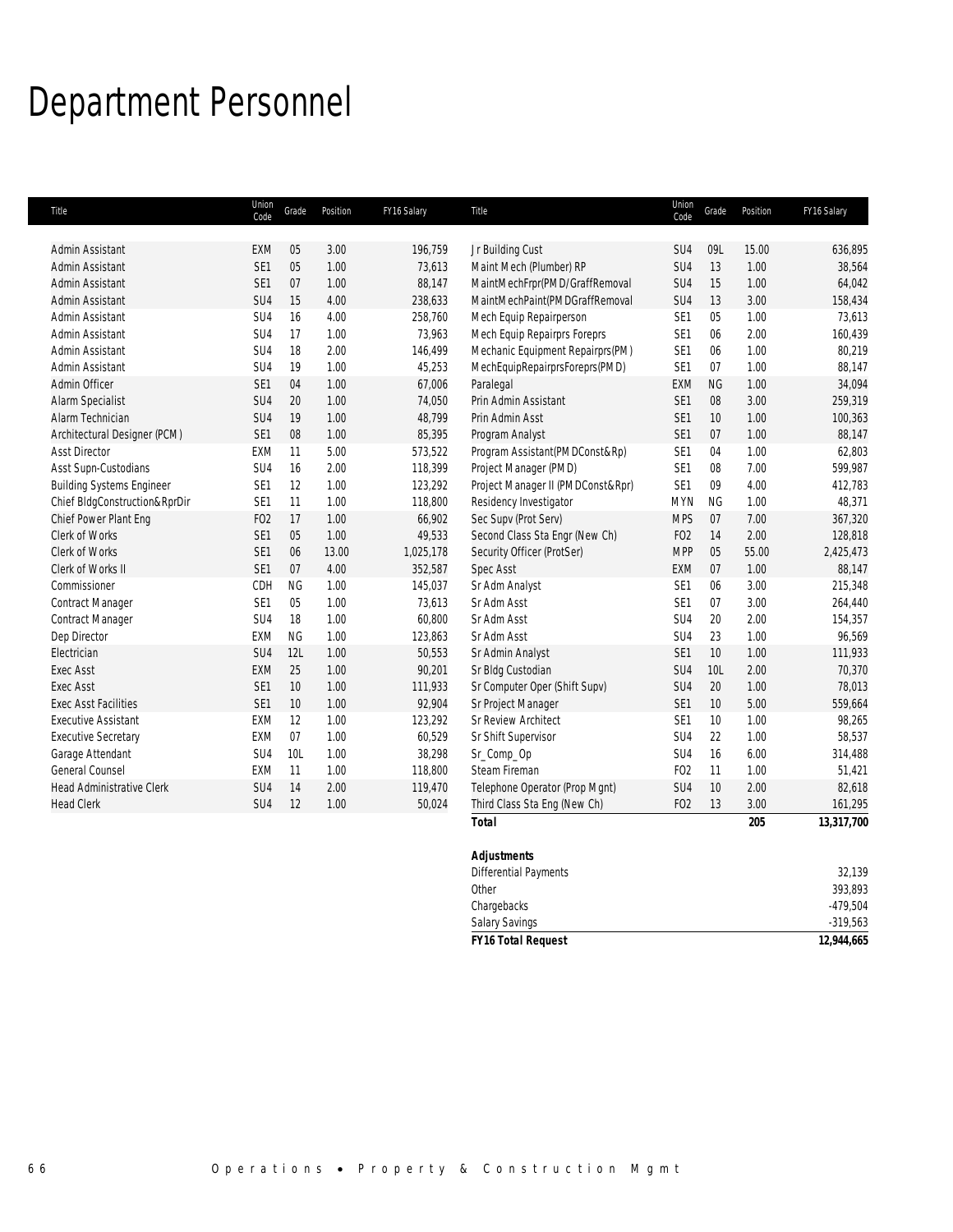# Program 1. Administration

## *Joseph H. Callahan, Manager, Organization 180100*

### *Program Description*

The Administration Program provides centralized administrative, fiscal, and human resource support services for the Public Property Cabinet. The program processes contracts, manages finances, implements human resource management policies and personnel paperwork, and monitors all budgetary actions through internal auditing of expenditures and revenue collections. In addition, it assists in efforts to enhance the effectiveness and efficiency of the Department's programs and activities.

| <b>Operating Budget</b>                    | Actual '13           | Actual '14         | Approp '15           | <b>Budget '16</b>   |
|--------------------------------------------|----------------------|--------------------|----------------------|---------------------|
| <b>Personnel Services</b><br>Non Personnel | 1,862,250<br>395.764 | 840,951<br>163,519 | 1,768,014<br>139.672 | ,809,785<br>139,400 |
| Total                                      | 2,258,014            | 2,004,470          | 1,907,686            | 1,949,185           |
|                                            |                      |                    |                      |                     |

### *Performance*

**Strategy:** To provide state of the art, coordinated street furniture throughout the downtown area.

| <b>Performance Measures</b> | Actual '13 | Actual '14    | Projected '15 | Target '16 |
|-----------------------------|------------|---------------|---------------|------------|
| Bus shelters installed      |            | $\sim$<br>. L |               |            |

Strategy: To provide technical assistance, scheduling and management of special events at City Hall, Faneuil Hall and major City special events.

| <b>Performance Measures</b>                          | Actual '13 | Actual '14 | Projected '15 | Target '16 |
|------------------------------------------------------|------------|------------|---------------|------------|
| Special events provided with technical<br>assistance | 305        | 252        | 310           | 350        |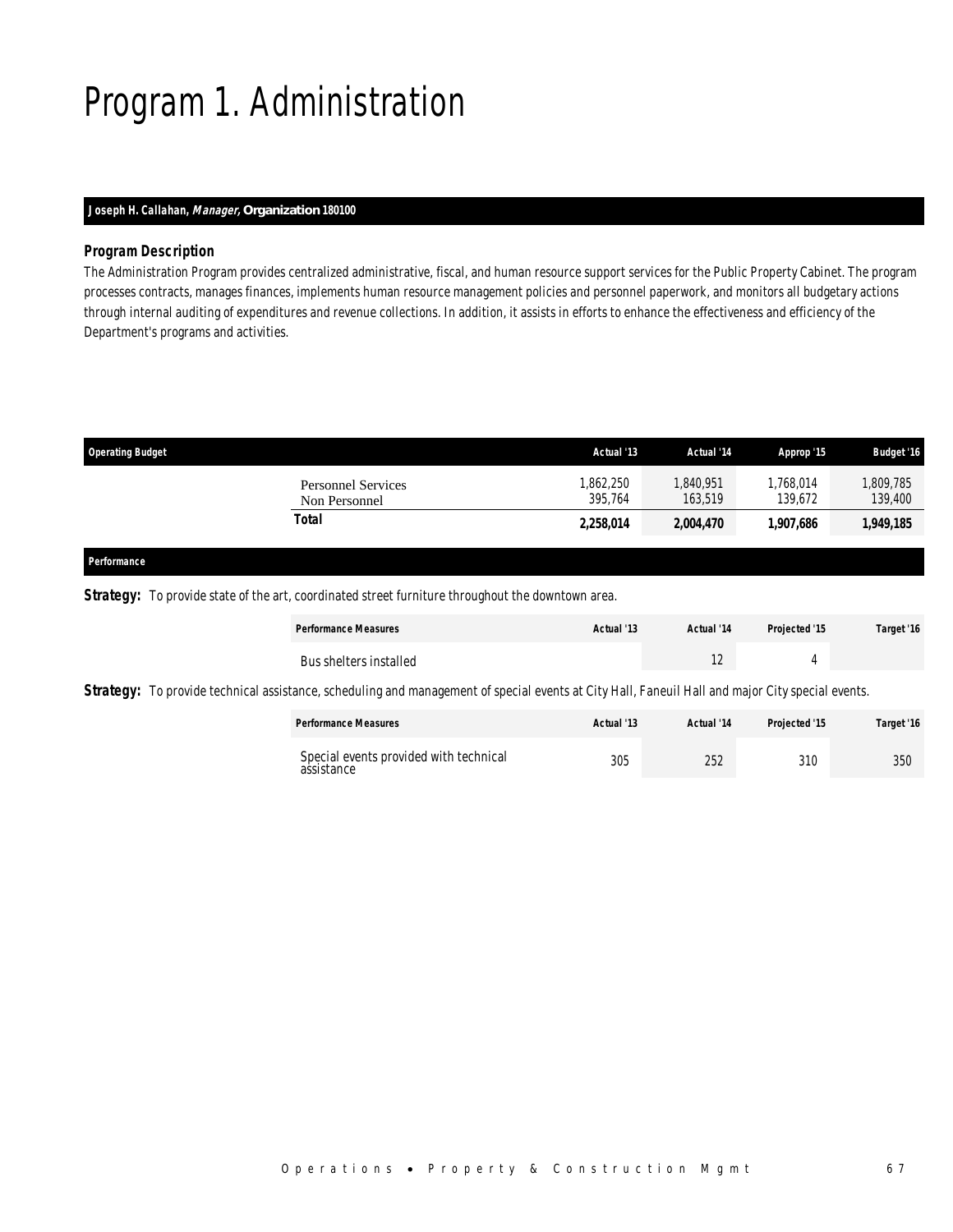# Program 2. Buildings Maintenance Management

# *James Hughes, Manager, Organization 180200*

### *Program Description*

The Buildings Maintenance Management Program provides for the care and custody of Boston City Hall, municipal buildings, and historic structures. The Program is also responsible for graffiti removal from public and private property in the City of Boston. The program also provides maintenance support for special events and celebrations held in municipal buildings managed by the Department.

| <b>Operating Budget</b>             | Actual '13             | Actual '14             | Approp '15             | <b>Budget '16</b>    |
|-------------------------------------|------------------------|------------------------|------------------------|----------------------|
| Personnel Services<br>Non Personnel | 1.406.432<br>5.774.692 | 1,405,065<br>5.797.165 | 1.613.637<br>6.692.084 | 613,234<br>6,410,771 |
| Total                               | 7,181,124              | 7,202,230              | 8,305,721              | 8,024,005            |
|                                     |                        |                        |                        |                      |

*Performance* 

### **Strategy:** To conduct graffiti removal citywide.

| <b>Performance Measures</b>                                                                       | Actual '13 | Actual '14 | Projected '15 | Target '16 |
|---------------------------------------------------------------------------------------------------|------------|------------|---------------|------------|
| % of graffiti removal calls that are offensive in<br>nature responded to within 36 business hours | 10%        | 10%        | 3%            | 12%        |
| Graffiti calls that are offensive in nature<br>responded to within 36 business hours              | 169        | 179        | 82            | 148        |
| Locations receiving graffiti removal                                                              | 1.518      | .811       | 2.143         | 1,548      |
| Requests for graffiti removal                                                                     | 1,636      | .817       | 2.894         | 2.468      |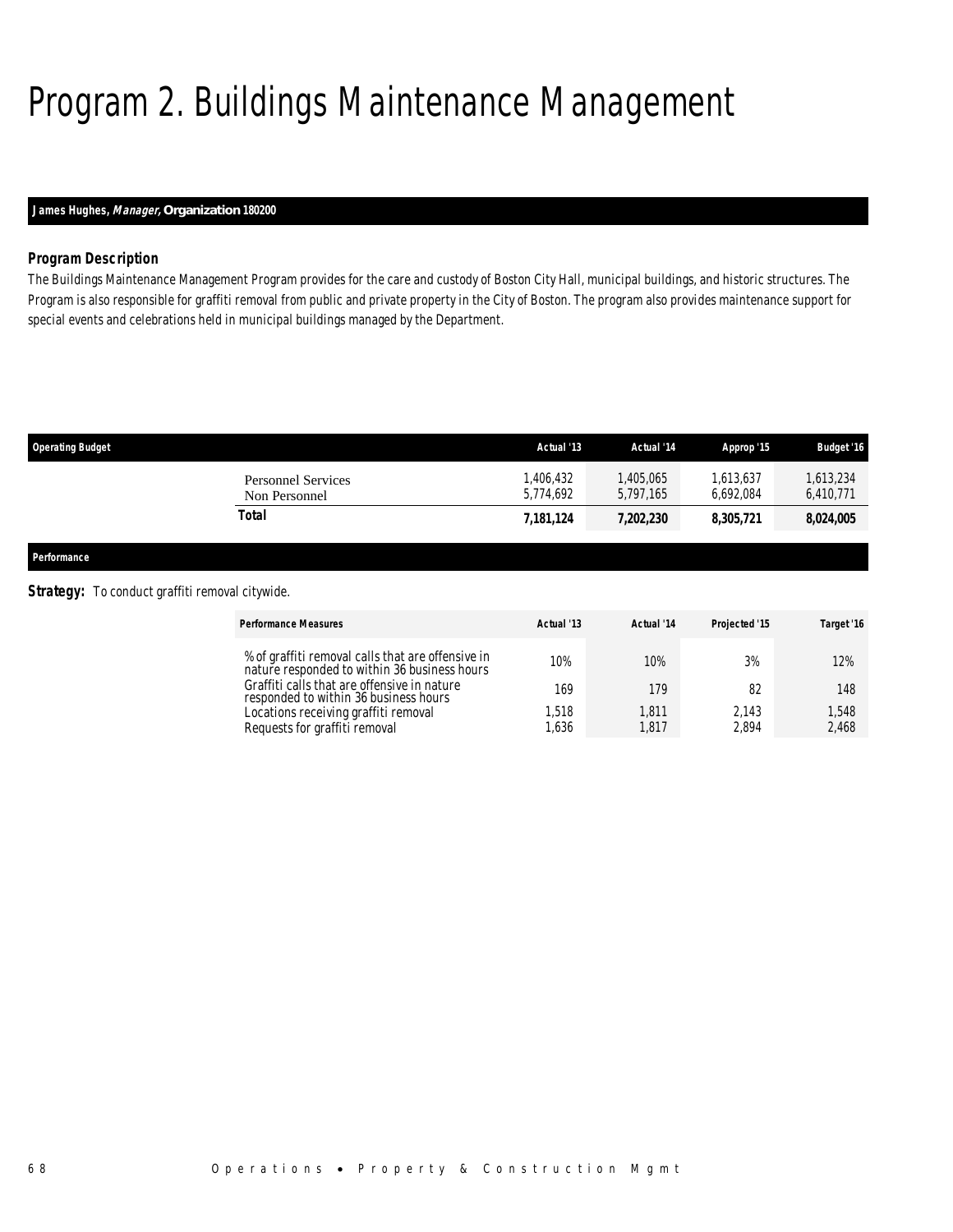# Program 3. Alteration & Repair

# *Carlene Laurent, Manager, Organization 180300*

### *Program Description*

The Alteration and Repair Program performs and oversees non-capital alterations and repairs to City-owned facilities to meet the needs of building occupants, responds to emergency repair and hazardous waste removal needs, and ensures that all systems are functioning and that the facilities are environmentally safe. The program also preserves the useful life of City facilities and reduces operating costs by developing and implementing preventive maintenance programs.

| <b>Operating Budget</b>                    | Actual '13          | Actual '14           | Approp '15         | <b>Budget '16</b>  |
|--------------------------------------------|---------------------|----------------------|--------------------|--------------------|
| <b>Personnel Services</b><br>Non Personnel | 649.227<br>.882.258 | 621.054<br>2,026,983 | 645.227<br>849.482 | 669,427<br>404,256 |
| Total                                      | 2,531,485           | 2,648,037            | 1,494,709          | 1,073,683          |
|                                            |                     |                      |                    |                    |

### *Performance*

#### **Strategy:** To improve and maintain the condition of managed city-owned facilities.

| <b>Performance Measures</b>                                         | Actual '13 | Actual '14 | Projected '15 | Target '16 |
|---------------------------------------------------------------------|------------|------------|---------------|------------|
| % of total maintenance projects completed by<br>in-house work crews | 94%        | 92%        | 94%           | 94%        |
| Total maintenance projects                                          | 4.152      | 3,805      | 3.994         | 4.032      |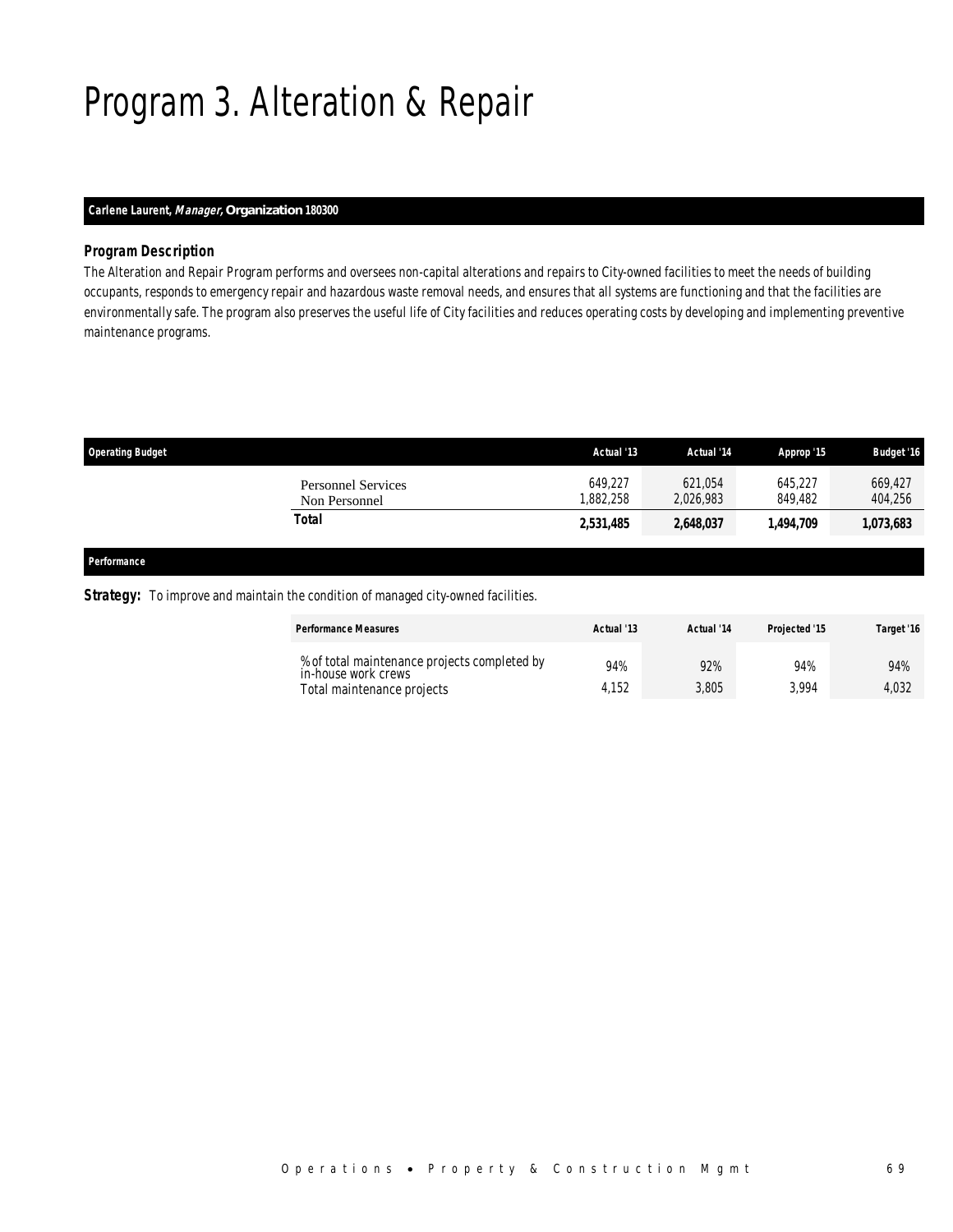# Program 4. Enforcement

# *William G. Joyce, Manager, Organization 180400*

# *Program Description*

The Municipal Protective Services Division (MPSD) protects City property from vandalism, arson, and theft in City buildings.

| <b>Operating Budget</b>                    | Actual '13           | Actual '14           | Approp '15           | <b>Budget '16</b>    |
|--------------------------------------------|----------------------|----------------------|----------------------|----------------------|
| <b>Personnel Services</b><br>Non Personnel | 3,544,186<br>253,855 | 3,606,060<br>315,085 | 3,056,768<br>367,893 | 3,230,059<br>370,838 |
| <b>Total</b>                               | 3,798,041            | 3,921,145            | 3,424,661            | 3,600,897            |
| Performance                                |                      |                      |                      |                      |

# **Strategy:** To effectively protect municipal facilities.

| <b>Performance Measures</b>                                                                                  | Actual '13        | Actual '14        | Projected '15 | Target '16 |
|--------------------------------------------------------------------------------------------------------------|-------------------|-------------------|---------------|------------|
| Incidents referred to BPD<br>Incidents responded to at City Hall<br>Incidents responded to at site locations | 300<br>486<br>420 | 179<br>791<br>596 | 710<br>351    | 662<br>250 |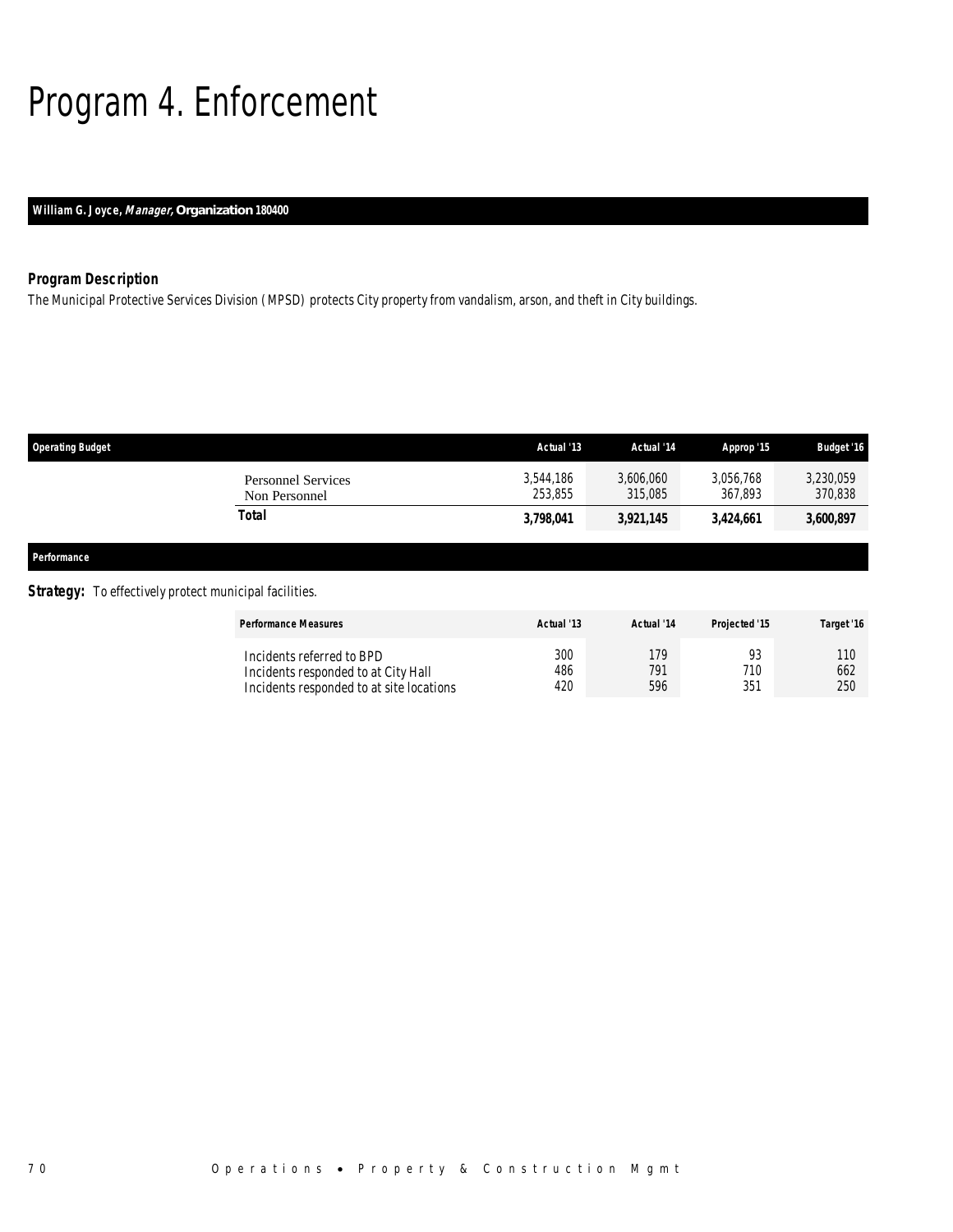# Program 5. Communications

# *Bob Slade, Manager, Organization 180500*

### *Program Description*

The Communications Program monitors public buildings for safety and security violations, coordinates an effective response by the Municipal Protective Services Division (MPSD) as well as other public safety agencies of the City of Boston, installs, maintains, and monitors fire and intrusion alarms in public buildings, and installs and monitors temporary alarm systems to protect various projects.

| <b>Operating Budget</b>                    | Actual '13        | Actual '14        | Approp '15        | <b>Budget '16</b> |
|--------------------------------------------|-------------------|-------------------|-------------------|-------------------|
| <b>Personnel Services</b><br>Non Personnel | 839.449<br>93.254 | 906,631<br>32.925 | 848.827<br>69.750 | 844,324<br>70,275 |
| Total                                      | 932,703           | 939,556           | 918,577           | 914,599           |

*Performance* 

## **Strategy:** To ensure efficient security monitoring of public buildings.

| <b>Performance Measures</b>             | Actual '13 | Actual '14 | Projected '15 | Target '16 |
|-----------------------------------------|------------|------------|---------------|------------|
| # of service calls                      | .404       | ,323       | , 321         | ,350       |
| % of building alarm systems operational | 99%        | 99%        | 99%           | 99%        |
| Total alarm systems                     | 580        | 577        | 564           | 520        |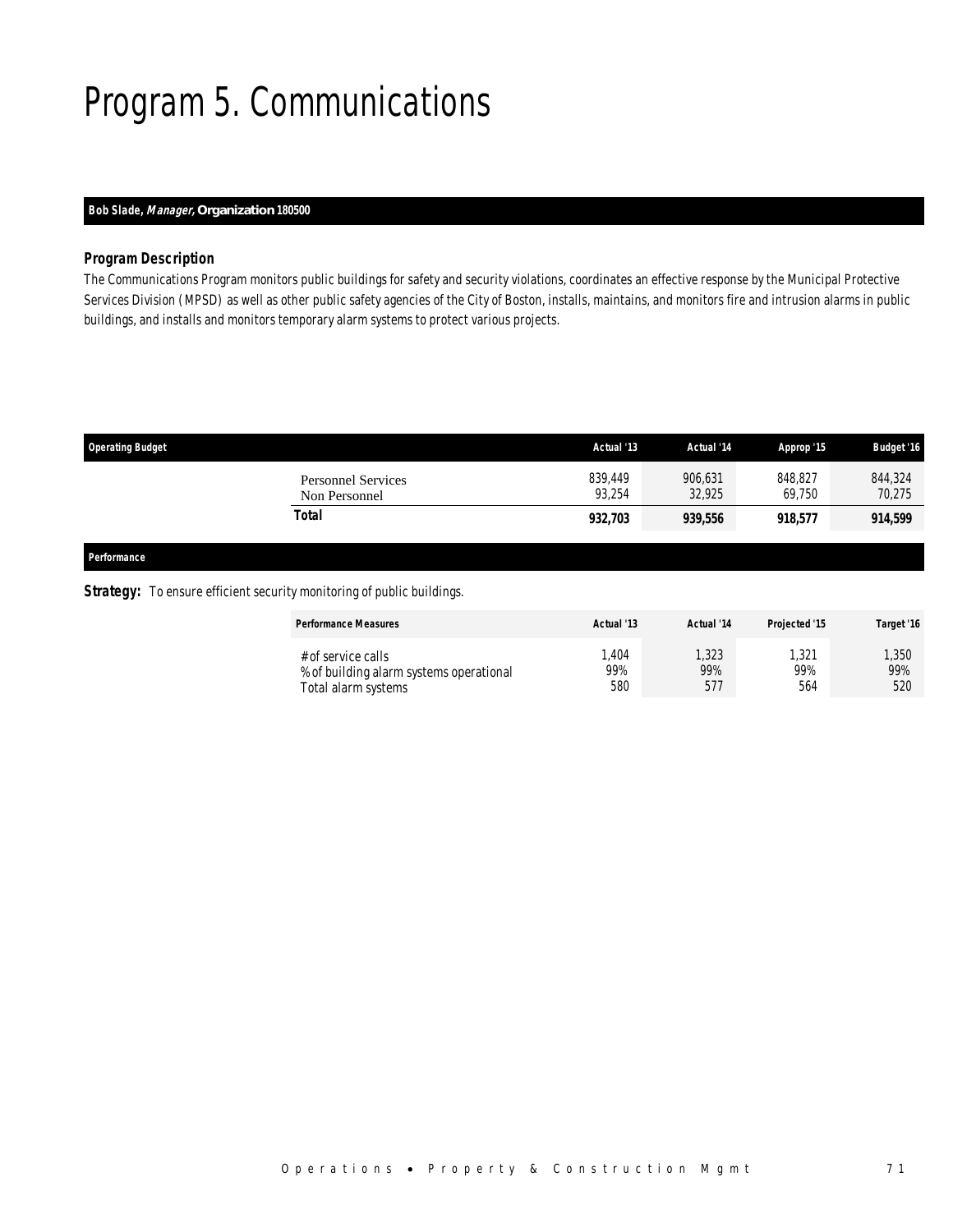# Program 6. Animal Control

# *Organization 180600*

# *Program Description*

In FY16, the Animal Care and Control program will move to the Inspectional Services Department.

| <b>Operating Budget</b>                    | Actual '13         | Actual '14         | Approp '15         | <b>Budget '16</b> |
|--------------------------------------------|--------------------|--------------------|--------------------|-------------------|
| <b>Personnel Services</b><br>Non Personnel | 954.771<br>109.084 | 992.614<br>125,883 | 995.261<br>163.023 |                   |
| Total                                      | 1,063,855          | 1,118,497          | 1,158,284          | 0                 |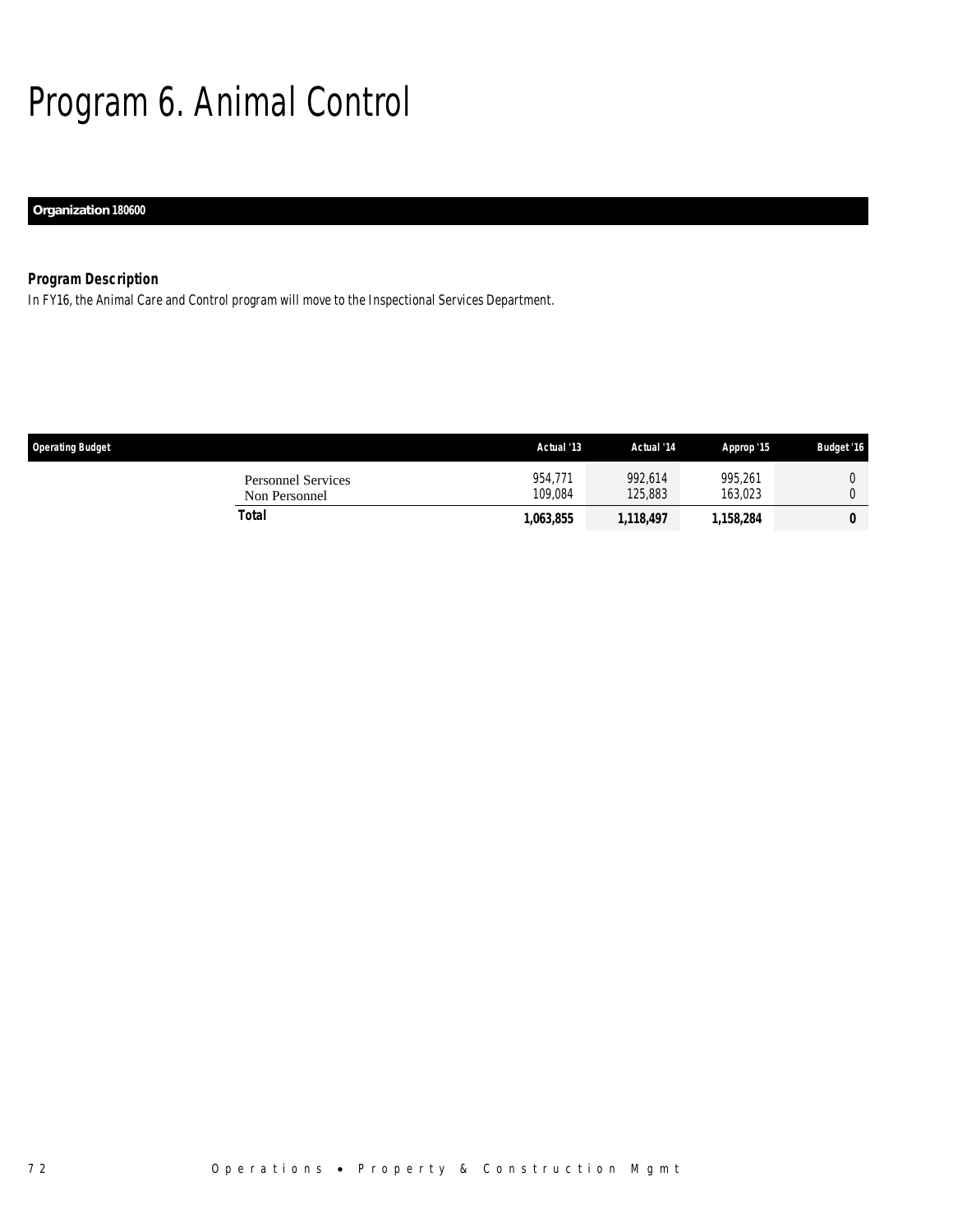# Program 7. Building Systems

# *John Sinagra, Manager, Organization 180700*

# *Program Description*

The Building Systems program is responsible for all mechanical systems in Boston City Hall and at 52 other City-owned buildings. Responsibilities include preventive maintenance and incidental repairs to heating, ventilation, and air conditioning (HVAC).

| <b>Operating Budget</b>                    | Actual '13           | Actual '14           | Approp '15          | <b>Budget '16</b>    |
|--------------------------------------------|----------------------|----------------------|---------------------|----------------------|
| <b>Personnel Services</b><br>Non Personnel | 736.543<br>1,195,658 | 779.285<br>1,050,260 | 791.663<br>.114.653 | 810.932<br>1,235,048 |
| Total                                      | 1,932,201            | 1,829,545            | 1.906.316           | 2,045,980            |
|                                            |                      |                      |                     |                      |

### *Performance*

*Strategy:* To maintain heating, ventilation and air-conditioning (HVAC) systems in proper working order.

| <b>Performance Measures</b>                                        | Actual '13 | Actual '14 | Projected '15 | Target '16 |
|--------------------------------------------------------------------|------------|------------|---------------|------------|
| % of HVAC breakdowns corrected within 8<br>hours of being reported | 68%        | 90%        | 95%           | 93%        |
| HVAC breakdowns reported                                           | 741        | .066       | .072          | 1.068      |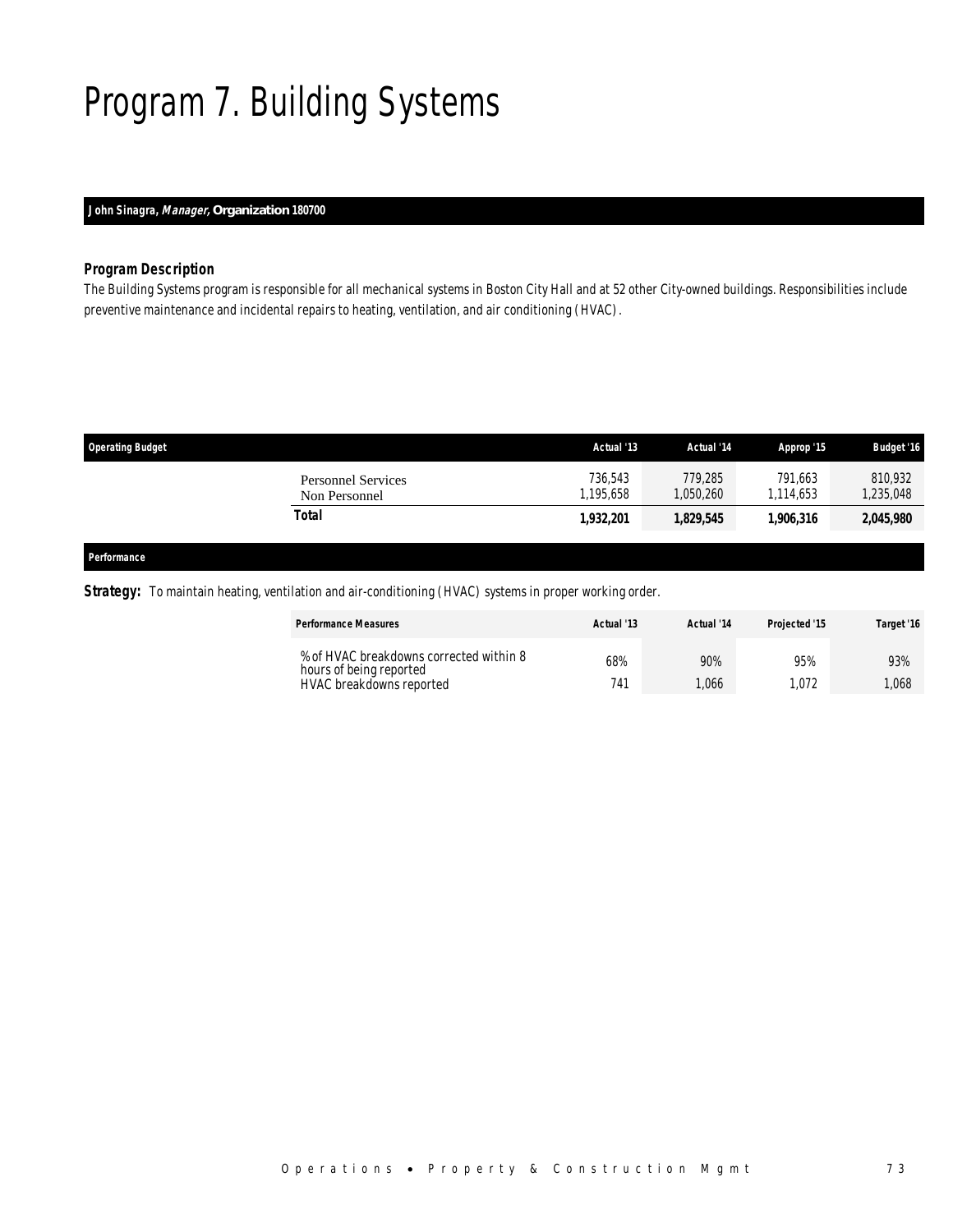# Program 8. Capital Construction

# *Patricia M. Lyons, Manager, Organization 180900*

## *Program Description*

The Capital Construction program is responsible for the renovation, repair and new construction of City-owned facilities. The program provides professional planning, design and construction management services for capital funded projects at 425 City facilities.

| <b>Operating Budget</b> |                                            | Actual '13           | Actual '14           | Approp '15           | <b>Budget '16</b>    |
|-------------------------|--------------------------------------------|----------------------|----------------------|----------------------|----------------------|
|                         | <b>Personnel Services</b><br>Non Personnel | 4.255.659<br>151.694 | 4.451.646<br>150.091 | 3.282.756<br>152.144 | 4.986.493<br>249,126 |
|                         | Total                                      | 4,407,353            | 4,601,737            | 3.434.900            | 5,235,619            |
|                         |                                            |                      |                      |                      |                      |
| Performance             |                                            |                      |                      |                      |                      |

*Strategy:* To design durable, architecturally appropriate capital projects and to complete them on time and within budget.

| <b>Performance Measures</b>                          | Actual '13 | Actual '14 | Projected '15 | Target '16 |
|------------------------------------------------------|------------|------------|---------------|------------|
| Designers selected for capital projects              | 14         | 10         |               |            |
| General contractors selected for capital<br>projects | 16         | 22         |               |            |
| Project designs completed                            | 14         | 20         | 16            |            |
| Projects substantially completed                     |            | 28         | 21            | 30         |
| Site designs completed                               | 20         | 25         |               | 16         |
| Sites substantially completed                        | 24         | 36         | 26            | 42         |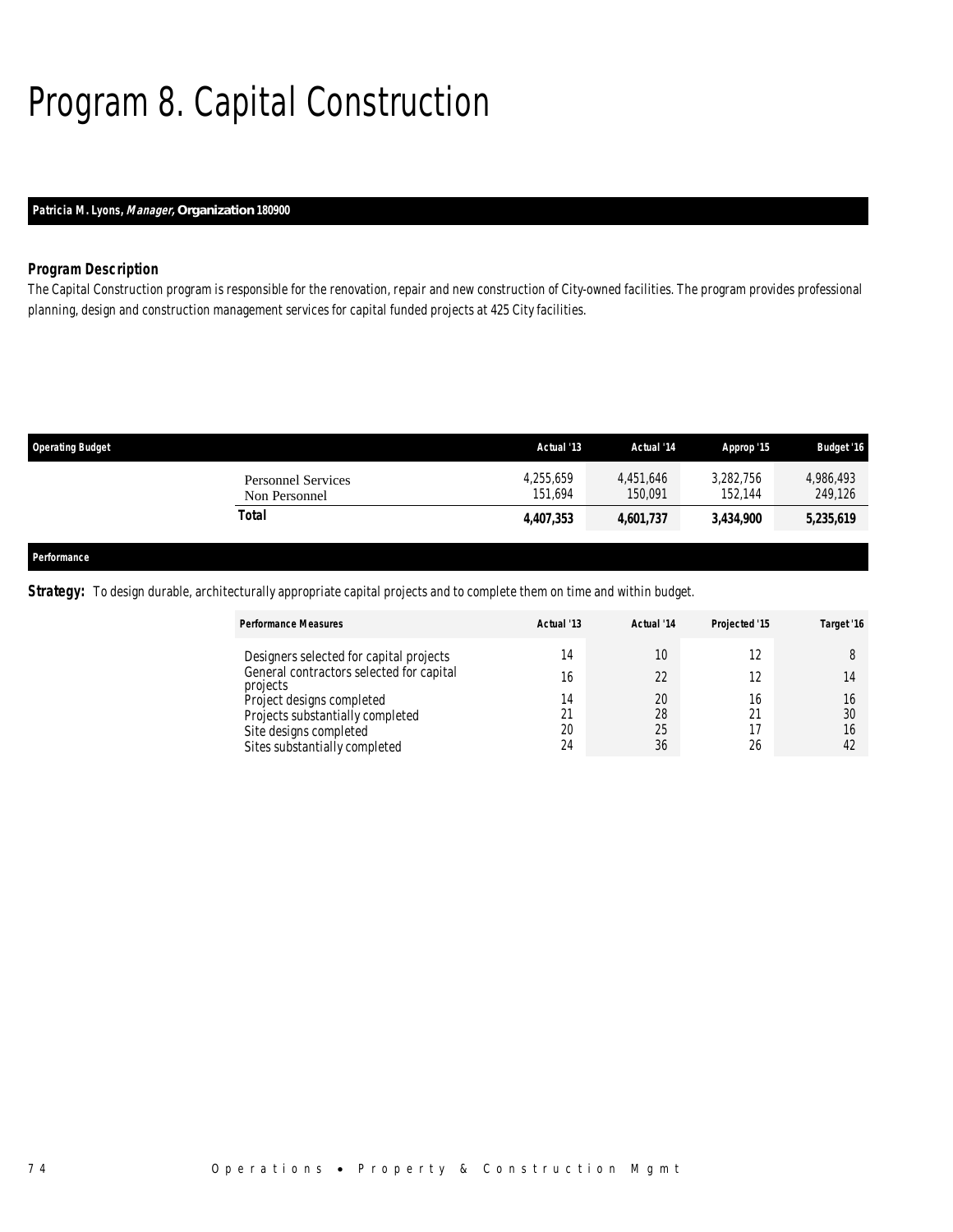# Property & Construction Management Capital Budget

# *Overview*

On-going investments in municipal structures, historic buildings and other city-owned properties ensure the City's facilities are well-maintained and managed. Asset preservation is of the utmost importance as Fiscal Year 2016 capital investments support a number of new and ongoing initiatives across the city.

# *FY16 Major Initiatives*

- Energy efficiency projects, including an upgrade of the HVAC system, will continue at City Hall.
- A programming and design study of 26 Court Street and City Hall will begin, while a renovation of Court Street begins design.

| <b>Capital Budget Expenditures</b> | Total Actual '13 | Total Actual '14 |            | <b>Estimated '15 Total Projected '16</b> |
|------------------------------------|------------------|------------------|------------|------------------------------------------|
| Total Department                   | 31,750,472       | 60.648.972       | 24,936,477 | 9.809.894                                |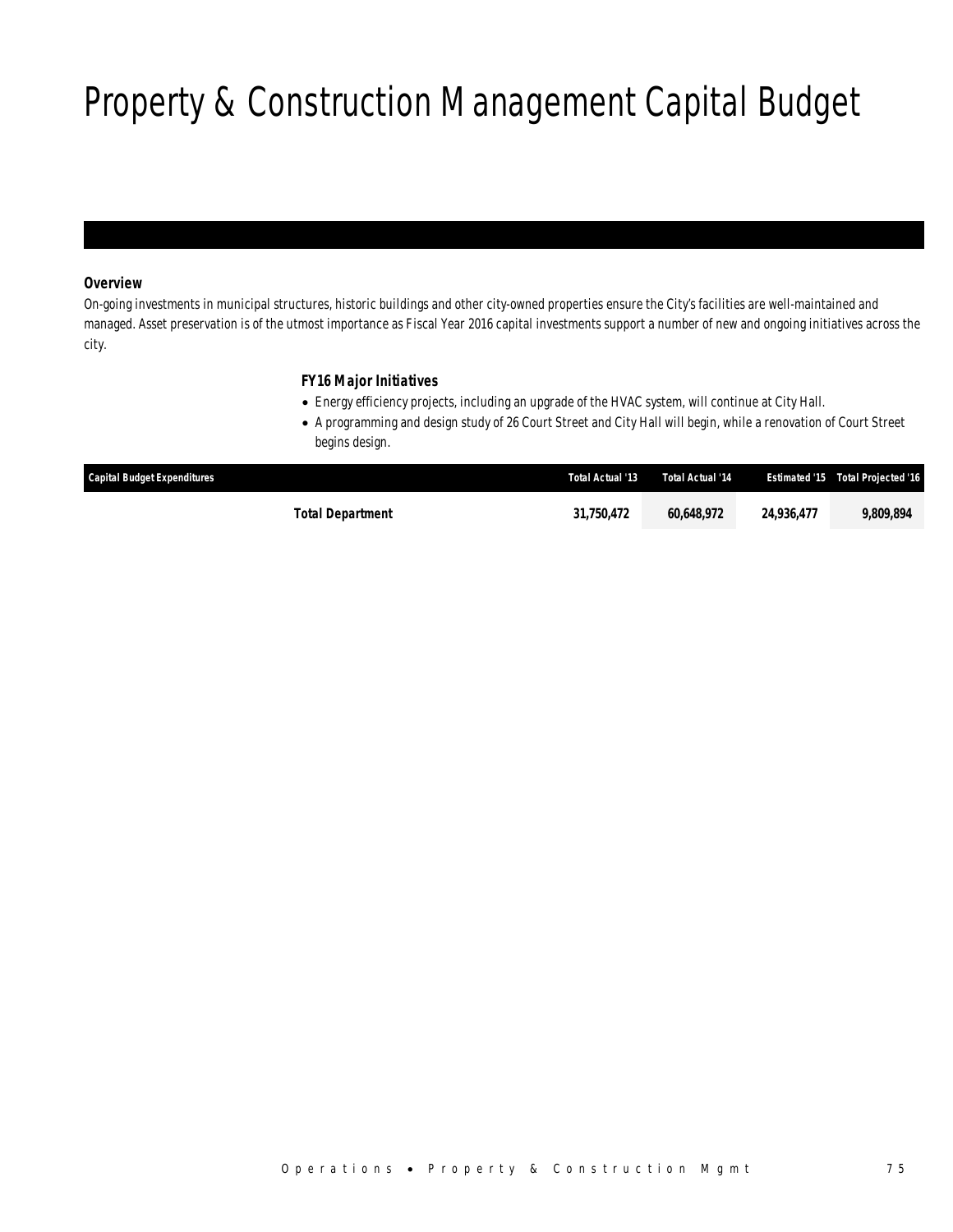#### *201 RIVERMOOR STREET GENERATOR*

# *Project Mission*

Installation of an emergency power generator. *Managing Department,* Capital Construction *Status,* To Be Scheduled*Location,* West Roxbury *Operating Impact,* No

#### *Authorizations*

|                                          |           |             |               | Non Capital |           |
|------------------------------------------|-----------|-------------|---------------|-------------|-----------|
| Source                                   | Existing  | <b>FY16</b> | <b>Future</b> | Fund        | Total     |
| City Capital                             | 1,410,600 | 0           | 0             | 0           | 1,410,600 |
| Grants/Other                             |           | 0           | 0             | 0           | 0         |
| Total                                    | 1,410,600 | 0           | 0             | 0           | 1,410,600 |
| <b>Expenditures (Actual and Planned)</b> |           |             |               |             |           |
|                                          | Thru      |             |               |             |           |
| Source                                   | 6/30/14   | <b>FY15</b> | <b>FY16</b>   | FY17-20     | Total     |
| City Capital                             | 0         | 0           | 144.894       | 1,265,706   | 1.410.600 |
| Grants/Other                             |           |             | 0             |             | 0         |
| Total                                    | 0         | 0           | 144.894       | 1,265,706   | 1,410,600 |

## *26 COURT STREET RENOVATION*

*Project Mission* 

Renovate building to improve envelope (roof, new windows, masonry repair) and upgrade interior. *Managing Department,* Capital Construction *Status,* In Design*Location,* Financial District/Downtown *Operating Impact,* No

| <b>Authorizations</b>                    |           |             |             |             |                  |  |  |  |
|------------------------------------------|-----------|-------------|-------------|-------------|------------------|--|--|--|
|                                          |           |             |             | Non Capital |                  |  |  |  |
| Source                                   | Existing  | <b>FY16</b> | Future      | Fund        | Total            |  |  |  |
| City Capital                             | 4,800,000 | 15,200,000  | 0           | 0           | 20,000,000       |  |  |  |
| Grants/Other                             |           |             |             |             | $\left( \right)$ |  |  |  |
| Total                                    | 4.800.000 | 15,200,000  | $\theta$    | $^{0}$      | 20,000,000       |  |  |  |
| <b>Expenditures (Actual and Planned)</b> |           |             |             |             |                  |  |  |  |
|                                          | Thru      |             |             |             |                  |  |  |  |
| Source                                   | 6/30/14   | <b>FY15</b> | <b>FY16</b> | FY17-20     | Total            |  |  |  |
| City Capital                             | 0         | 1,597,000   | 2.665.000   | 15,738,000  | 20,000,000       |  |  |  |
| Grants/Other                             | 0         |             |             | 0           | $\left( \right)$ |  |  |  |
| Total                                    | $\theta$  | 1,597,000   | 2.665.000   | 15,738,000  | 20,000,000       |  |  |  |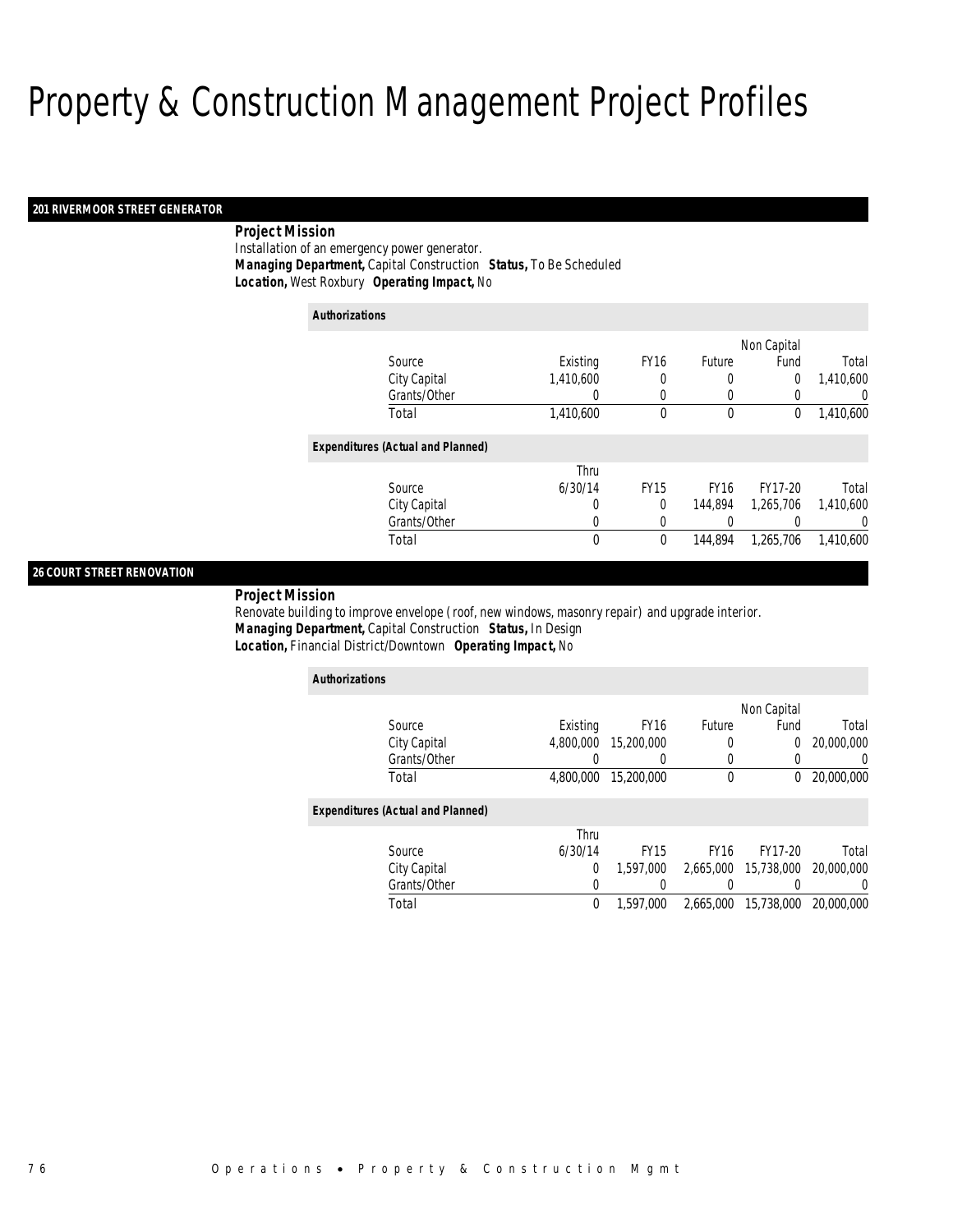### *41 NEW CHARDON STREET IMPROVEMENTS*

### *Project Mission*

 Install a new boiler, replace all rooftop AC units, install new windows and chair lift. *Managing Department,* Capital Construction *Status,* New Project*Location,* West End *Operating Impact,* Yes

*Authorizations*

|                                          |             |              |              | Non Capital    |           |
|------------------------------------------|-------------|--------------|--------------|----------------|-----------|
| Source                                   | Existing    | <b>FY16</b>  | Future       | Fund           | Total     |
| City Capital                             | U           | 0            | 3,500,000    | $\overline{0}$ | 3,500,000 |
| Grants/Other                             | 0           |              | 0            | 0              | 0         |
| Total                                    | $\mathbf 0$ | 0            | 3,500,000    | $\mathbf 0$    | 3,500,000 |
| <b>Expenditures (Actual and Planned)</b> |             |              |              |                |           |
|                                          | Thru        |              |              |                |           |
| Source                                   | 6/30/14     | <b>FY15</b>  | <b>FY16</b>  | FY17-20        | Total     |
| City Capital                             | 0           | 0            | 0            | 3,500,000      | 3,500,000 |
| Grants/Other                             | 0           | 0            | 0            |                | 0         |
| Total                                    | 0           | $\mathbf{0}$ | $\mathbf{0}$ | 3,500,000      | 3,500,000 |
|                                          |             |              |              |                |           |

*ANIMAL SHELTER* 

#### *Project Mission*

 Building renovation to accommodate new site for an animal shelter. *Managing Department,* Capital Construction *Status,* In Design*Location,* Roxbury *Operating Impact,* No

| <b>Authorizations</b>                    |          |             |                  |                  |          |
|------------------------------------------|----------|-------------|------------------|------------------|----------|
|                                          |          |             |                  | Non Capital      |          |
| Source                                   | Existing | <b>FY16</b> | <b>Future</b>    | Fund             | Total    |
| City Capital                             | 583,000  | 0           | 0                | 0                | 583,000  |
| Grants/Other                             | $\left($ | $\left($    | 0                |                  | 0        |
| Total                                    | 583,000  | 0           | $\boldsymbol{0}$ | $\boldsymbol{0}$ | 583,000  |
| <b>Expenditures (Actual and Planned)</b> |          |             |                  |                  |          |
|                                          | Thru     |             |                  |                  |          |
| Source                                   | 6/30/14  | <b>FY15</b> | <b>FY16</b>      | FY17-20          | Total    |
| City Capital                             | 0        | 52,000      | 531,000          | 0                | 583,000  |
| Grants/Other                             | 0        | $\left($    | 0                | 0                | $\Omega$ |
| Total                                    | 0        | 52,000      | 531,000          | $\mathbf 0$      | 583,000  |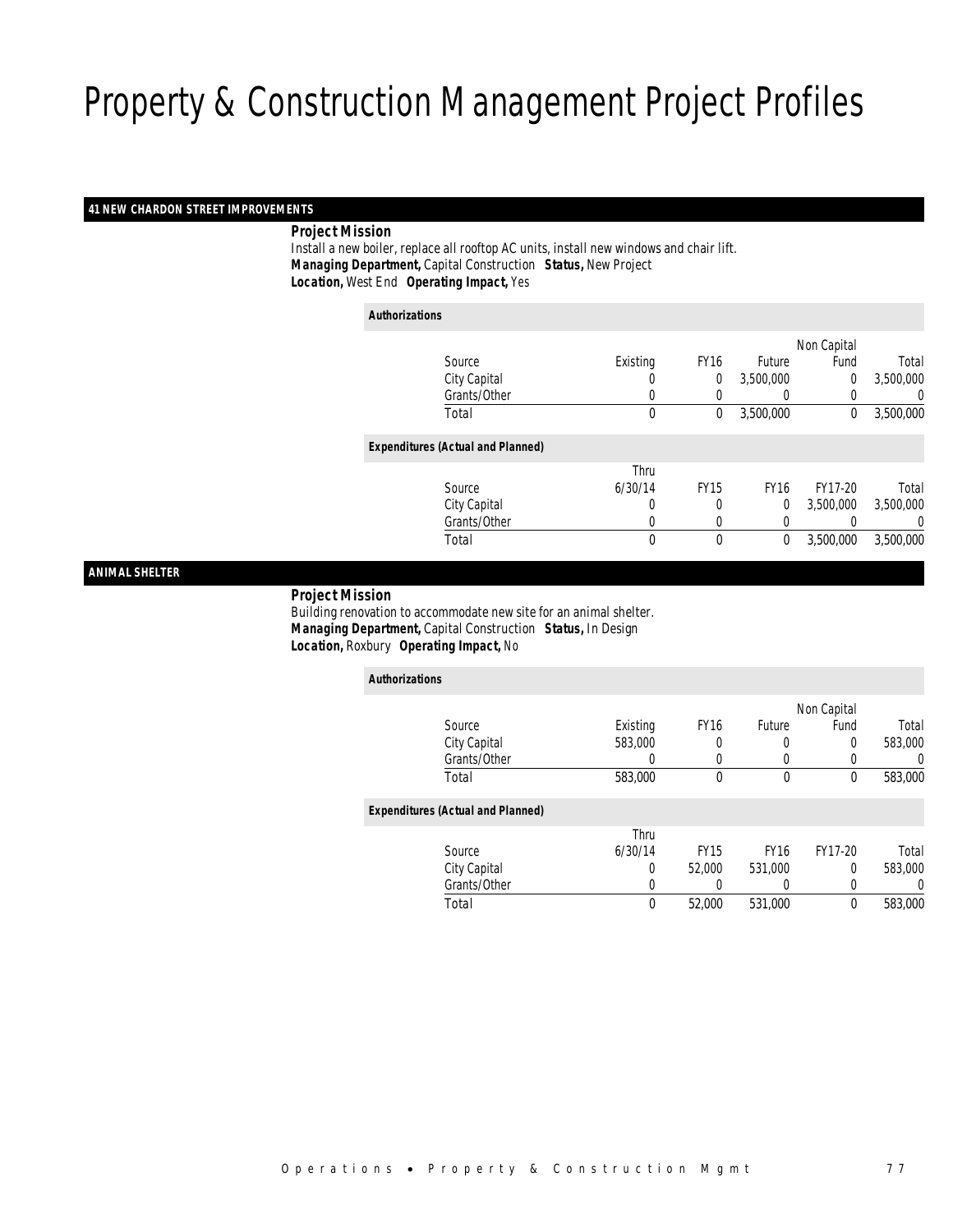# *CITY HALL*

# *Project Mission*

General repairs to City Hall including mechanical systems and building envelope. *Managing Department,* Capital Construction *Status,* To Be Scheduled*Location,* Government Center/Faneuil Hall *Operating Impact,* No

| <b>Authorizations</b>                    |          |             |             |             |            |
|------------------------------------------|----------|-------------|-------------|-------------|------------|
|                                          |          |             |             | Non Capital |            |
| Source                                   | Existing | <b>FY16</b> | Future      | Fund        | Total      |
| City Capital                             | 0        | 500,000     | 19,500,000  | 0           | 20,000,000 |
| Grants/Other                             | 0        | 0           |             | 0           | 0          |
| Total                                    | $\theta$ | 500,000     | 19,500,000  | $^{0}$      | 20,000,000 |
| <b>Expenditures (Actual and Planned)</b> |          |             |             |             |            |
|                                          | Thru     |             |             |             |            |
| Source                                   | 6/30/14  | <b>FY15</b> | <b>FY16</b> | FY17-20     | Total      |
| City Capital                             | 0        | $\Omega$    | 500,000     | 19,500,000  | 20,000,000 |
| Grants/Other                             | 0        | $\left($    |             |             | $\Omega$   |
| Total                                    | 0        | 0           | 500,000     | 19,500,000  | 20,000,000 |

### *CITY HALL / 26 COURT STREET PROGRAMMING STUDY*

*Project Mission* 

Study options for locations and adjacencies of staff, and schedule of projects, in conjunction with renovations at City Hall and 26 Court Street.

*Managing Department,* Capital Construction *Status,* To Be Scheduled

*Location,* Government Center/Faneuil Hall *Operating Impact,* No

| <b>Authorizations</b>                    |          |                  |             |                  |          |
|------------------------------------------|----------|------------------|-------------|------------------|----------|
|                                          |          |                  |             | Non Capital      |          |
| Source                                   | Existing | FY <sub>16</sub> | Future      | Fund             | Total    |
| City Capital                             | 400,000  | 0                | O           | 0                | 400,000  |
| Grants/Other                             | 0        | 0                | 0           | $\left( \right)$ | $\Omega$ |
| Total                                    | 400.000  | 0                | $\theta$    | $\Omega$         | 400,000  |
| <b>Expenditures (Actual and Planned)</b> |          |                  |             |                  |          |
|                                          | Thru     |                  |             |                  |          |
| Source                                   | 6/30/14  | <b>FY15</b>      | <b>FY16</b> | FY17-20          | Total    |
| City Capital                             | 0        | 0                | 300,000     | 100,000          | 400,000  |
| Grants/Other                             | 0        | 0                | 0           |                  | $\Omega$ |
| Total                                    | 0        | 0                | 300,000     | 100,000          | 400,000  |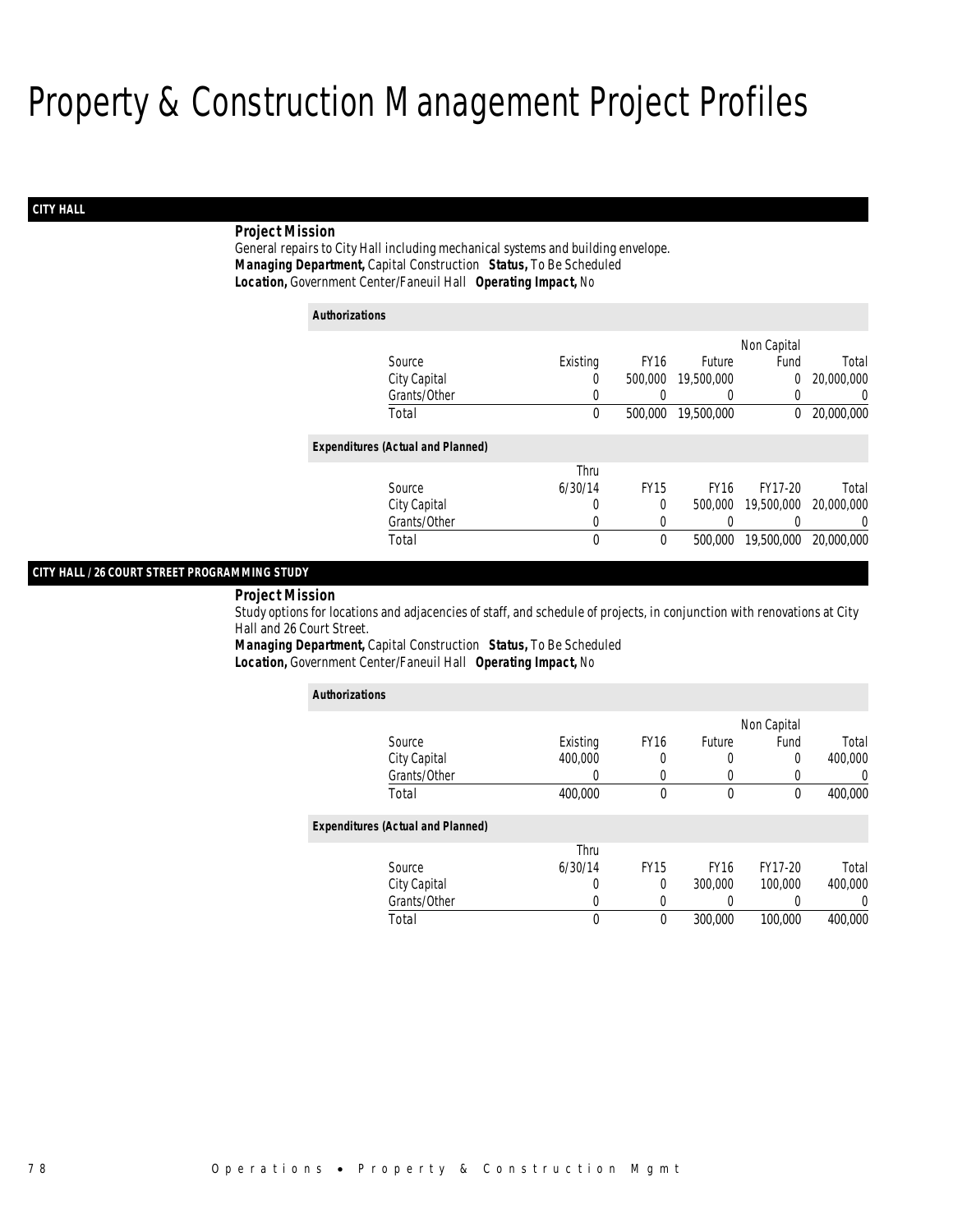### *CITY HALL ADA RESTROOM*

### *Project Mission*

 Install a fully ADA compliant restroom in City Hall. *Managing Department,* Capital Construction *Status,* New Project*Location,* Government Center/Faneuil Hall *Operating Impact,* No

| <b>Authorizations</b> |                                          |             |             |             |             |        |
|-----------------------|------------------------------------------|-------------|-------------|-------------|-------------|--------|
|                       |                                          |             |             |             | Non Capital |        |
|                       | Source                                   | Existing    | <b>FY16</b> | Future      | Fund        | Total  |
|                       | City Capital                             | 0           | 50,000      | $\left($    | 0           | 50,000 |
|                       | Grants/Other                             | 0           |             | $\left($    |             | 0      |
|                       | Total                                    | $\mathbf 0$ | 50,000      | $\mathbf 0$ | 0           | 50,000 |
|                       | <b>Expenditures (Actual and Planned)</b> |             |             |             |             |        |
|                       |                                          | Thru        |             |             |             |        |
|                       | Source                                   | 6/30/14     | <b>FY15</b> | <b>FY16</b> | FY17-20     | Total  |
|                       | City Capital                             | 0           | 0           | 50,000      | 0           | 50,000 |
|                       | Grants/Other                             | 0           |             |             | 0           | 0      |
|                       | Total                                    | 0           | 0           | 50,000      | 0           | 50,000 |
|                       |                                          |             |             |             |             |        |

## *CITY HALL ENERGY EFFICIENCY*

#### *Project Mission*

 Phase II: Recommissioning, update pumps and chillers with variable frequency drives. Phase I (lighting upgrades and controls) is complete.

*Managing Department,* Capital Construction *Status,* In Design*Location,* Government Center/Faneuil Hall *Operating Impact,* Yes

| <b>Authorizations</b> |                                          |           |             |             |                |           |
|-----------------------|------------------------------------------|-----------|-------------|-------------|----------------|-----------|
|                       |                                          |           |             |             | Non Capital    |           |
|                       | Source                                   | Existing  | <b>FY16</b> | Future      | Fund           | Total     |
|                       | City Capital                             | 2.350.000 | 0           | 0           | $\overline{0}$ | 2.350.000 |
|                       | Grants/Other                             | 1.043.232 | 0           | 0           | 0              | 1,043,232 |
|                       | Total                                    | 3.393.232 | $\theta$    | $\mathbf 0$ | 0              | 3.393.232 |
|                       | <b>Expenditures (Actual and Planned)</b> |           |             |             |                |           |
|                       |                                          | Thru      |             |             |                |           |
|                       | Source                                   | 6/30/14   | <b>FY15</b> | <b>FY16</b> | FY17-20        | Total     |
|                       | City Capital                             | 1.042.764 | 320.273     | 300,000     | 686.963        | 2,350,000 |
|                       | Grants/Other                             | 399.020   | 60.144      | $\Omega$    | 584.068        | 1.043.232 |
|                       | Total                                    | 1.441.784 | 380,417     | 300,000     | 1.271.031      | 3.393.232 |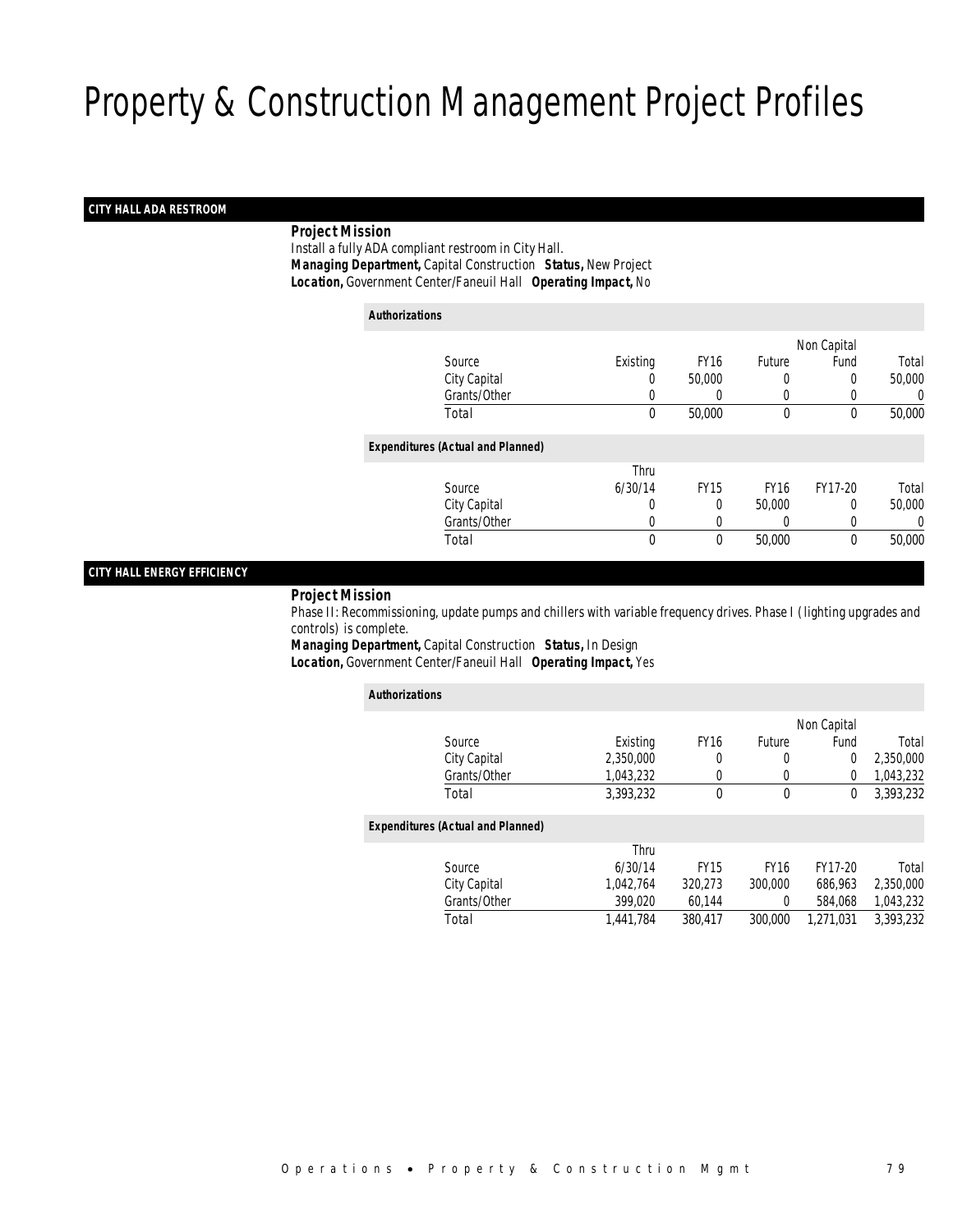# *CITY HALL GARAGE REPAIRS*

### *Project Mission*

Repairs to the plaza and garage to protect the under slab. *Managing Department,* Capital Construction *Status,* To Be Scheduled*Location,* Government Center/Faneuil Hall *Operating Impact,* No

| <b>Authorizations</b>                    |          |             |             |             |           |
|------------------------------------------|----------|-------------|-------------|-------------|-----------|
|                                          |          |             |             | Non Capital |           |
| Source                                   | Existing | <b>FY16</b> | Future      | Fund        | Total     |
| City Capital                             | 500,000  | 2,644,100   | 0           | 0           | 3,144,100 |
| Grants/Other                             |          | 0           | 0           | 0           | $\Omega$  |
| Total                                    | 500,000  | 2,644,100   | 0           | 0           | 3,144,100 |
| <b>Expenditures (Actual and Planned)</b> |          |             |             |             |           |
|                                          | Thru     |             |             |             |           |
| Source                                   | 6/30/14  | <b>FY15</b> | <b>FY16</b> | FY17-20     | Total     |
| City Capital                             | 0        | 0           | 450,000     | 2,694,100   | 3,144,100 |
| Grants/Other                             | 0        | 0           | 0           |             | 0         |
| Total                                    | $\theta$ | $\theta$    | 450,000     | 2.694.100   | 3,144,100 |

## *CITY HALL HVAC SYSTEM IMPROVEMENTS*

*Project Mission* 

Replace boilers and associated piping, replace water heating system and associated piping, replace cooling towers and chiller. All equipment will be converted from steam to natural gas.

*Managing Department,* Capital Construction *Status,* In Design

*Location,* Government Center/Faneuil Hall *Operating Impact,* Yes

| <b>Authorizations</b>                    |           |             |                  |             |                  |
|------------------------------------------|-----------|-------------|------------------|-------------|------------------|
|                                          |           |             |                  | Non Capital |                  |
| Source                                   | Existing  | <b>FY16</b> | Future           | Fund        | Total            |
| City Capital                             | 9.500.000 | 0           | $\left( \right)$ | 0           | 9,500,000        |
| Grants/Other                             | 0         | 0           | 0                | $\Omega$    | 0                |
| Total                                    | 9,500,000 | 0           | 0                | $\theta$    | 9,500,000        |
| <b>Expenditures (Actual and Planned)</b> |           |             |                  |             |                  |
|                                          | Thru      |             |                  |             |                  |
| Source                                   | 6/30/14   | <b>FY15</b> | <b>FY16</b>      | FY17-20     | Total            |
| City Capital                             | 175,262   | 500,000     | 3.875.000        | 4.949.738   | 9.500.000        |
| Grants/Other                             | 0         |             |                  |             | $\left( \right)$ |
| Total                                    | 175,262   | 500,000     | 3,875,000        | 4.949.738   | 9,500,000        |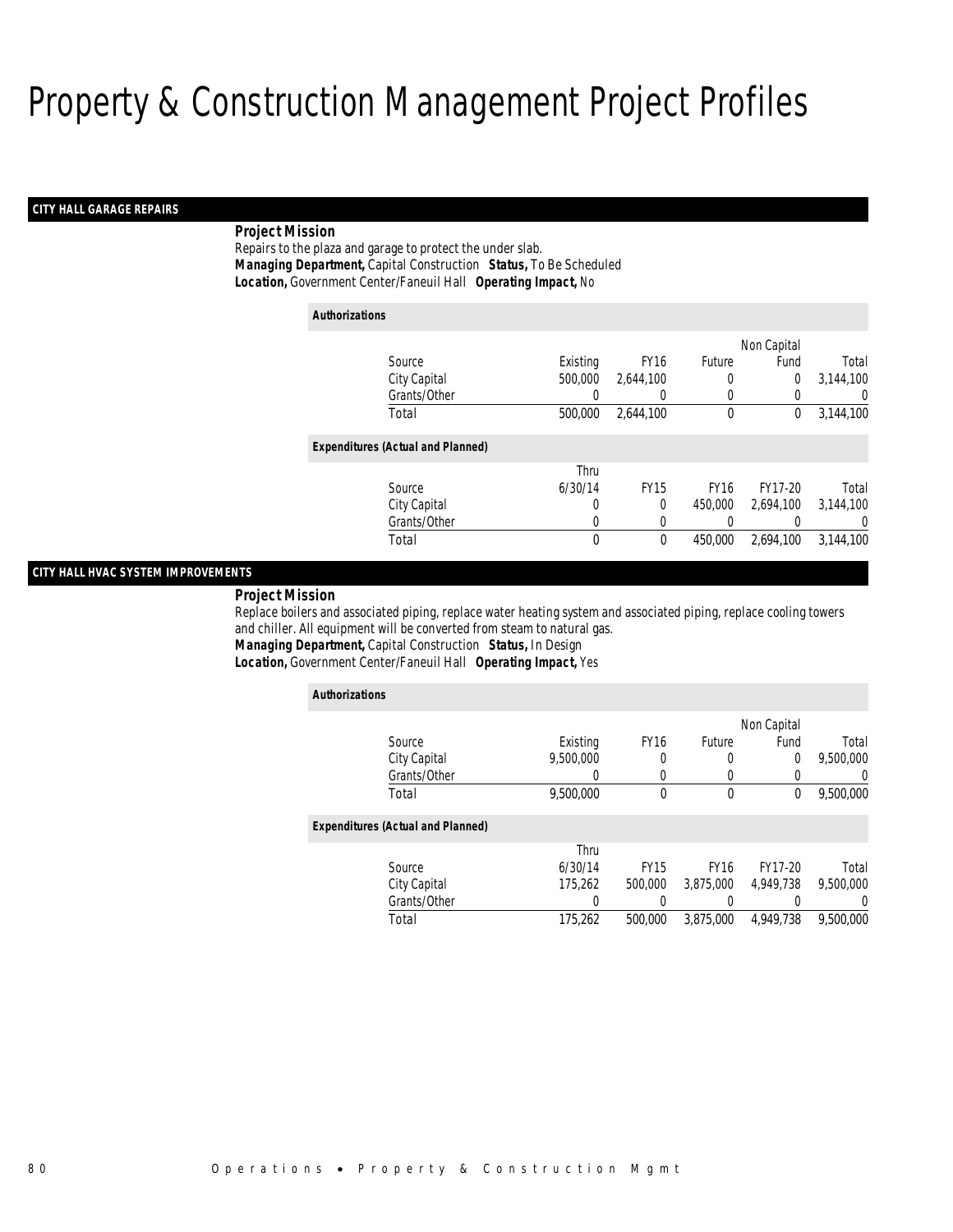### *CITY HALL LOBBY ACCESS IMPROVEMENTS*

### *Project Mission*

 Study options to replace the existing chair lift that provides access from the 3rd floor lobby to the 4th floor mezzanine café area.

*Managing Department,* Capital Construction *Status,* New Project*Location,* Government Center/Faneuil Hall *Operating Impact,* No

|                                          |          |             |             | Non Capital |          |
|------------------------------------------|----------|-------------|-------------|-------------|----------|
| Source                                   | Existing | <b>FY16</b> | Future      | Fund        | Total    |
| City Capital                             | 0        | 100,000     | 0           | $\Omega$    | 100,000  |
| Grants/Other                             | 0        | 0           | 0           | 0           | $\theta$ |
| Total                                    | 0        | 100,000     | 0           | 0           | 100,000  |
| <b>Expenditures (Actual and Planned)</b> |          |             |             |             |          |
|                                          | Thru     |             |             |             |          |
| Source                                   | 6/30/14  | <b>FY15</b> | <b>FY16</b> | FY17-20     | Total    |
| City Capital                             | 0        | $\theta$    | 100,000     | $\Omega$    | 100,000  |
| Grants/Other                             | 0        | 0           | 0           | 0           | $\theta$ |
| Total                                    | 0        | 0           | 100,000     | $\mathbf 0$ | 100,000  |

### *CITY HALL PLAZA*

#### *Project Mission*

 Develop and implement a City Hall Plaza improvement plan consistent with expected improvements at the Government Center MBTA station; repair plaza brickwork, railings and granite stairs. *Managing Department,* Capital Construction *Status,* To Be Scheduled*Location,* Government Center/Faneuil Hall *Operating Impact,* No

| <b>Authorizations</b>                    |           |                  |             |             |           |
|------------------------------------------|-----------|------------------|-------------|-------------|-----------|
|                                          |           |                  |             | Non Capital |           |
| Source                                   | Existing  | FY <sub>16</sub> | Future      | Fund        | Total     |
| City Capital                             | 2.000.000 | 0                | 0           | 0           | 2.000.000 |
| Grants/Other                             | 0         | 0                | 0           |             | 0         |
| Total                                    | 2,000,000 | 0                | 0           | 0           | 2,000,000 |
| <b>Expenditures (Actual and Planned)</b> |           |                  |             |             |           |
|                                          | Thru      |                  |             |             |           |
| Source                                   | 6/30/14   | <b>FY15</b>      | <b>FY16</b> | FY17-20     | Total     |
| City Capital                             | 233.464   | 0                | 0           | 1,766,536   | 2,000,000 |
| Grants/Other                             | 0         | 0                | 0           |             | 0         |
| Total                                    | 233.464   | 0                | 0           | 1.766.536   | 2.000.000 |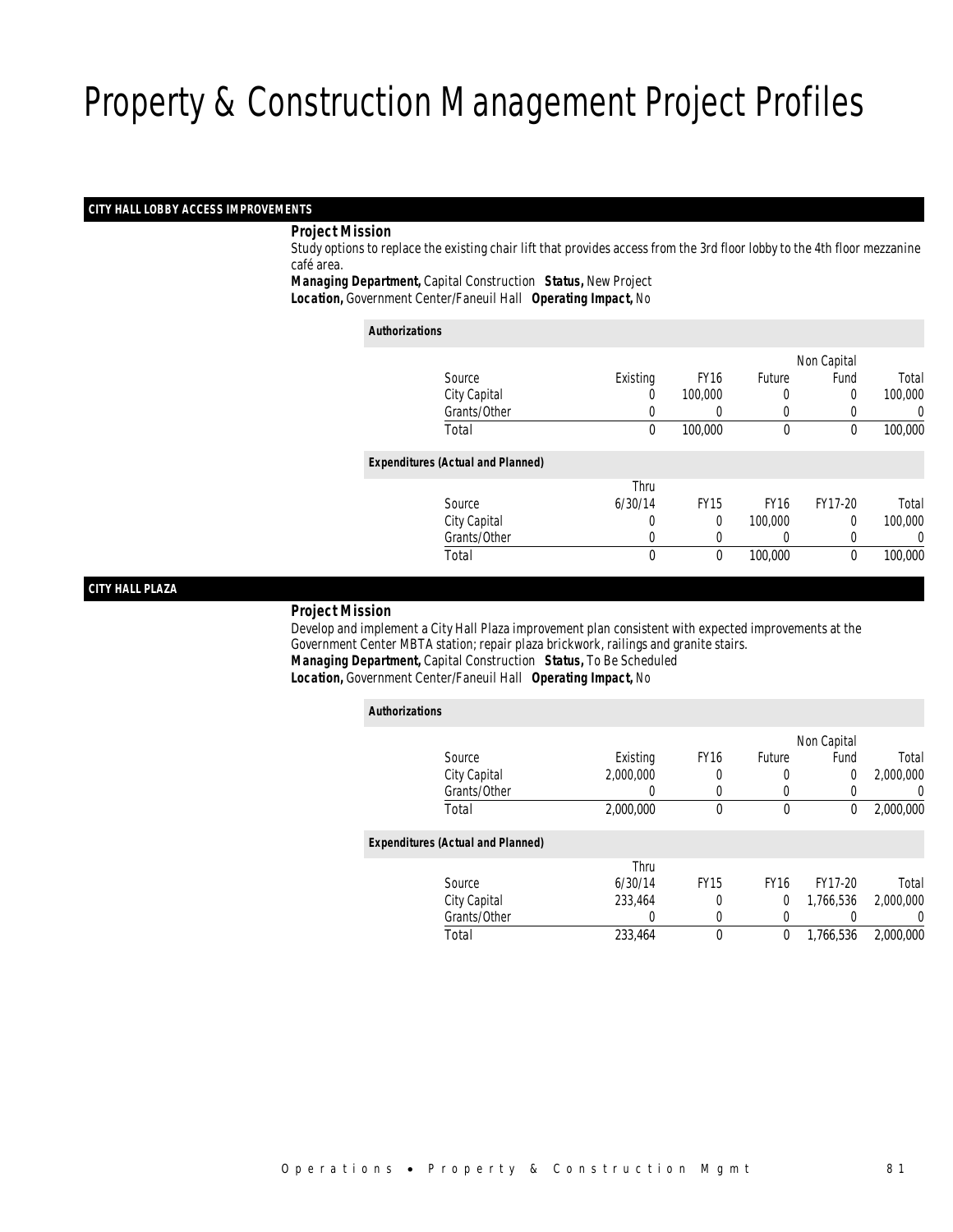### *CITY HALL PLAZA VERTICAL CONNECTION*

### *Project Mission*

Study options for making exterior staircase that leads from Congress Street to City Hall Plaza level more accessible. *Managing Department,* Capital Construction *Status,* New Project*Location,* Government Center/Faneuil Hall *Operating Impact,* No

| <b>Authorizations</b>                    |             |             |             |             |         |
|------------------------------------------|-------------|-------------|-------------|-------------|---------|
|                                          |             |             |             | Non Capital |         |
| Source                                   | Existing    | <b>FY16</b> | Future      | Fund        | Total   |
| City Capital                             | 0           | 100,000     | 0           | 0           | 100,000 |
| Grants/Other                             | 0           | 0           | 0           | 0           | 0       |
| Total                                    | 0           | 100,000     | 0           | 0           | 100,000 |
| <b>Expenditures (Actual and Planned)</b> |             |             |             |             |         |
|                                          | Thru        |             |             |             |         |
| Source                                   | 6/30/14     | <b>FY15</b> | <b>FY16</b> | FY17-20     | Total   |
| City Capital                             | 0           | 0           | 100,000     | $\Omega$    | 100,000 |
| Grants/Other                             | $\left($    | 0           | 0           | 0           | 0       |
| Total                                    | $\mathbf 0$ | 0           | 100,000     | 0           | 100,000 |

### *CRITICAL FACILITY REPAIRS*

#### *Project Mission*

A critical repair fund to be used for emergency repairs to facilities managed by Property and Construction Management including roofs, windows, masonry, and electrical and HVAC systems. *Managing Department,* Capital Construction *Status,* Annual Program*Location,* Citywide *Operating Impact,* No

| <b>Authorizations</b>                    |           |             |             |             |           |
|------------------------------------------|-----------|-------------|-------------|-------------|-----------|
|                                          |           |             |             | Non Capital |           |
| Source                                   | Existing  | <b>FY16</b> | Future      | Fund        | Total     |
| City Capital                             | 2,343,883 | 250,000     | 0           | 0           | 2,593,883 |
| Grants/Other                             |           |             |             | 0           | 0         |
| Total                                    | 2,343,883 | 250,000     | $\mathbf 0$ | 0           | 2,593,883 |
| <b>Expenditures (Actual and Planned)</b> |           |             |             |             |           |
|                                          | Thru      |             |             |             |           |
| Source                                   | 6/30/14   | <b>FY15</b> | <b>FY16</b> | FY17-20     | Total     |
| City Capital                             | 1.129.303 | 500,000     | 200,000     | 764.580     | 2.593.883 |
| Grants/Other                             | 0         |             |             |             | 0         |
| Total                                    | 1.129.303 | 500,000     | 200,000     | 764.580     | 2.593.883 |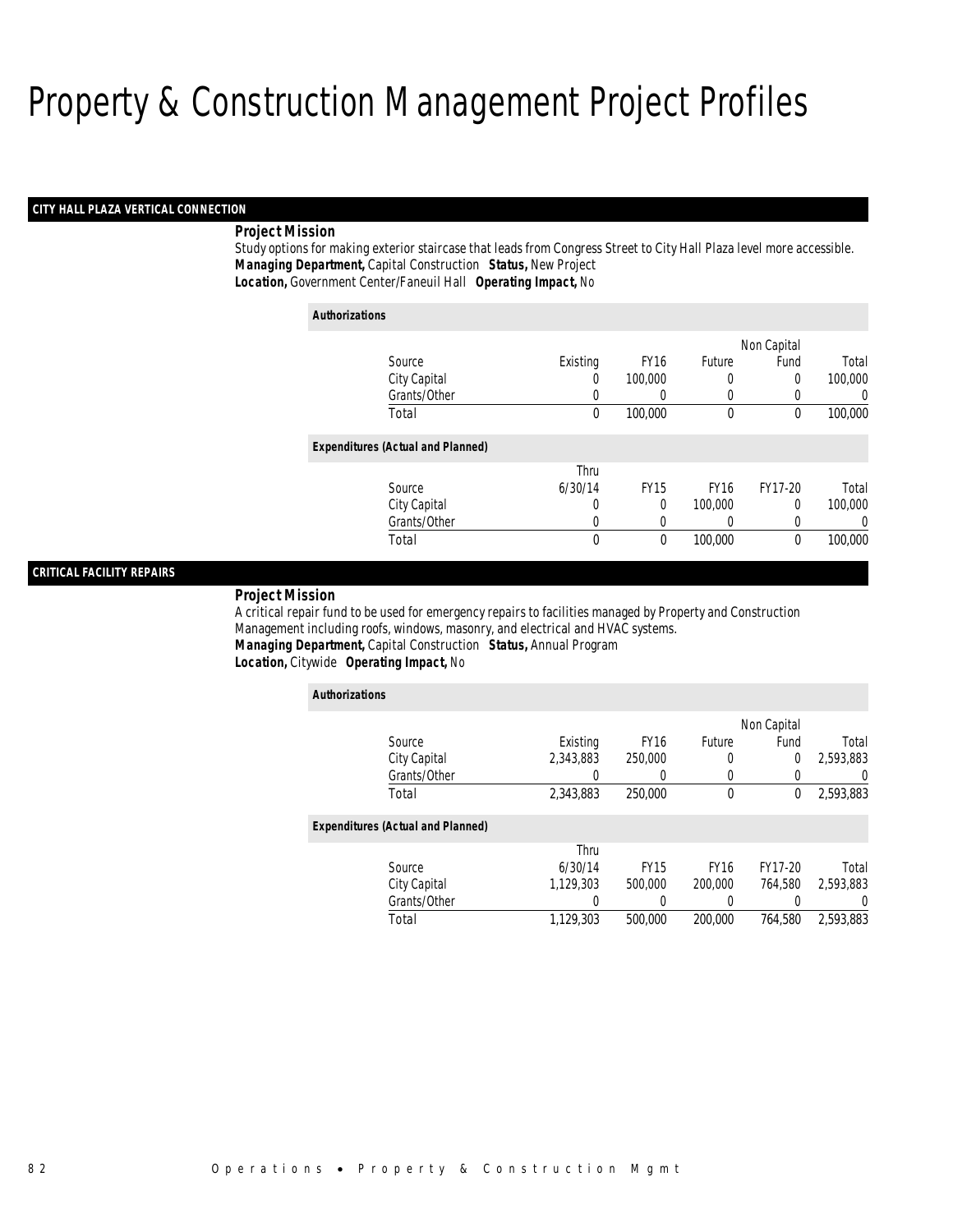### *EAST EAGLE STREET SHORELINE*

### *Project Mission*

 Shoreline stabilization along Chelsea Creek near East Eagle Street. *Managing Department,* Capital Construction *Status,* To Be Scheduled*Location,* East Boston *Operating Impact,* No

| <b>Authorizations</b> |                                          |             |             |             |             |         |
|-----------------------|------------------------------------------|-------------|-------------|-------------|-------------|---------|
|                       |                                          |             |             |             | Non Capital |         |
|                       | Source                                   | Existing    | <b>FY16</b> | Future      | Fund        | Total   |
|                       | City Capital                             | 100,000     | 0           | 0           | 0           | 100,000 |
|                       | Grants/Other                             | $\left($    | 0           | $\left($    |             | 0       |
|                       | Total                                    | 100,000     | $\theta$    | $\mathbf 0$ | 0           | 100,000 |
|                       | <b>Expenditures (Actual and Planned)</b> |             |             |             |             |         |
|                       |                                          | Thru        |             |             |             |         |
|                       | Source                                   | 6/30/14     | <b>FY15</b> | <b>FY16</b> | FY17-20     | Total   |
|                       | City Capital                             | 0           | 0           | $\mathbf 0$ | 100,000     | 100,000 |
|                       | Grants/Other                             | 0           | 0           | 0           | 0           | 0       |
|                       | Total                                    | $\mathbf 0$ | 0           | $\mathbf 0$ | 100,000     | 100,000 |

## *FAMILY JUSTICE CENTER ELEVATOR*

 *Project Mission* Upgrade elevator. *Managing Department,* Capital Construction *Status,* To Be Scheduled*Location,* Allston/Brighton *Operating Impact,* No

| <b>Authorizations</b>                    |          |             |             |             |         |
|------------------------------------------|----------|-------------|-------------|-------------|---------|
|                                          |          |             |             | Non Capital |         |
| Source                                   | Existing | <b>FY16</b> | Future      | Fund        | Total   |
| City Capital                             | 350,500  | 0           | 0           | $\Omega$    | 350,500 |
| Grants/Other                             | 0        | 0           | $\Omega$    | $\left($    | 0       |
| Total                                    | 350,500  | 0           | 0           | 0           | 350,500 |
| <b>Expenditures (Actual and Planned)</b> |          |             |             |             |         |
|                                          | Thru     |             |             |             |         |
| Source                                   | 6/30/14  | <b>FY15</b> | <b>FY16</b> | FY17-20     | Total   |
| City Capital                             | 0        | 0           | 60,000      | 290.500     | 350,500 |
| Grants/Other                             | 0        | 0           | 0           | 0           | 0       |
| Total                                    | $\theta$ | 0           | 60,000      | 290,500     | 350,500 |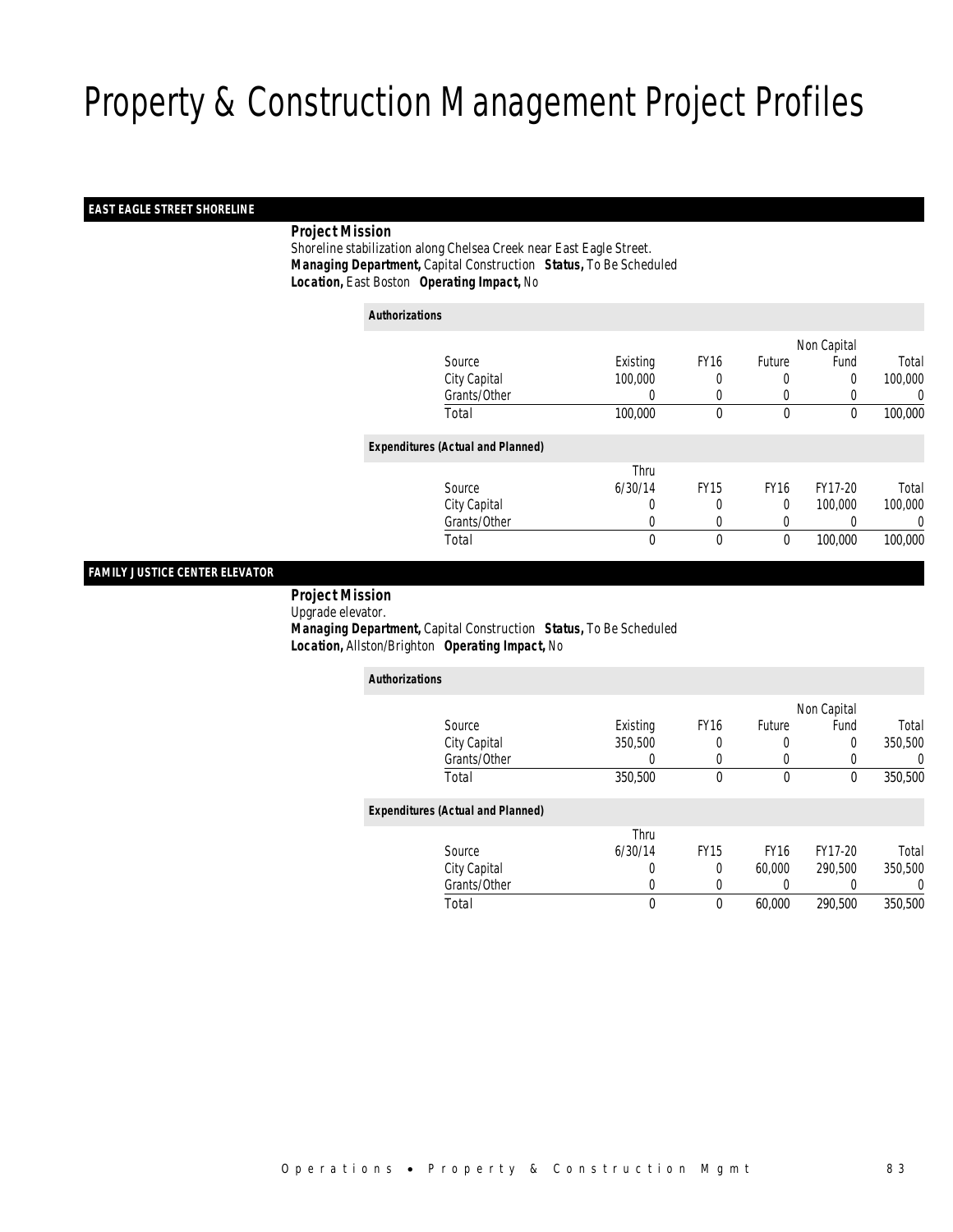# *FANEUIL HALL*

# *Project Mission*

Replace East Elevation third floor windows.*Managing Department,* Capital Construction *Status,* In Construction

*Location,* Government Center/Faneuil Hall *Operating Impact,* No

| <b>Authorizations</b>                    |          |             |              |             |          |
|------------------------------------------|----------|-------------|--------------|-------------|----------|
|                                          |          |             |              | Non Capital |          |
| Source                                   | Existing | <b>FY16</b> | Future       | Fund        | Total    |
| City Capital                             | 310,000  | 0           | 0            | 0           | 310,000  |
| Grants/Other                             | 0        | 0           | 0            |             | $\Omega$ |
| Total                                    | 310,000  | 0           | $\mathbf{0}$ | $\theta$    | 310,000  |
| <b>Expenditures (Actual and Planned)</b> |          |             |              |             |          |
|                                          | Thru     |             |              |             |          |
| Source                                   | 6/30/14  | <b>FY15</b> | <b>FY16</b>  | FY17-20     | Total    |
| City Capital                             | 0        | 276,000     | 34,000       | $\Omega$    | 310,000  |
| Grants/Other                             | 0        | 0           | 0            | 0           | $\Omega$ |
| Total                                    | 0        | 276,000     | 34,000       | $\Omega$    | 310,000  |

# *FANEUIL HALL HVAC*

#### *Project Mission*

Replace attic AHU's and associated controls, install boiler and chiller, and upgrade elevator. *Managing Department,* Capital Construction *Status,* New Project*Location,* Government Center/Faneuil Hall *Operating Impact,* Yes

| <b>Authorizations</b>                    |          |             |             |              |                  |
|------------------------------------------|----------|-------------|-------------|--------------|------------------|
|                                          |          |             |             | Non Capital  |                  |
| Source                                   | Existing | <b>FY16</b> | Future      | Fund         | Total            |
| City Capital                             | 0        | 750,000     | 3,905,000   | 0            | 4,655,000        |
| Grants/Other                             | 0        |             |             | 0            | 0                |
| Total                                    | 0        | 750,000     | 3,905,000   | $\mathbf{0}$ | 4,655,000        |
| <b>Expenditures (Actual and Planned)</b> |          |             |             |              |                  |
|                                          | Thru     |             |             |              |                  |
| Source                                   | 6/30/14  | <b>FY15</b> | <b>FY16</b> | FY17-20      | Total            |
| City Capital                             | 0        | $\Omega$    | 300,000     | 4,355,000    | 4,655,000        |
| Grants/Other                             | 0        | 0           |             |              | $\left( \right)$ |
| Total                                    | 0        | $\theta$    | 300,000     | 4.355.000    | 4.655.000        |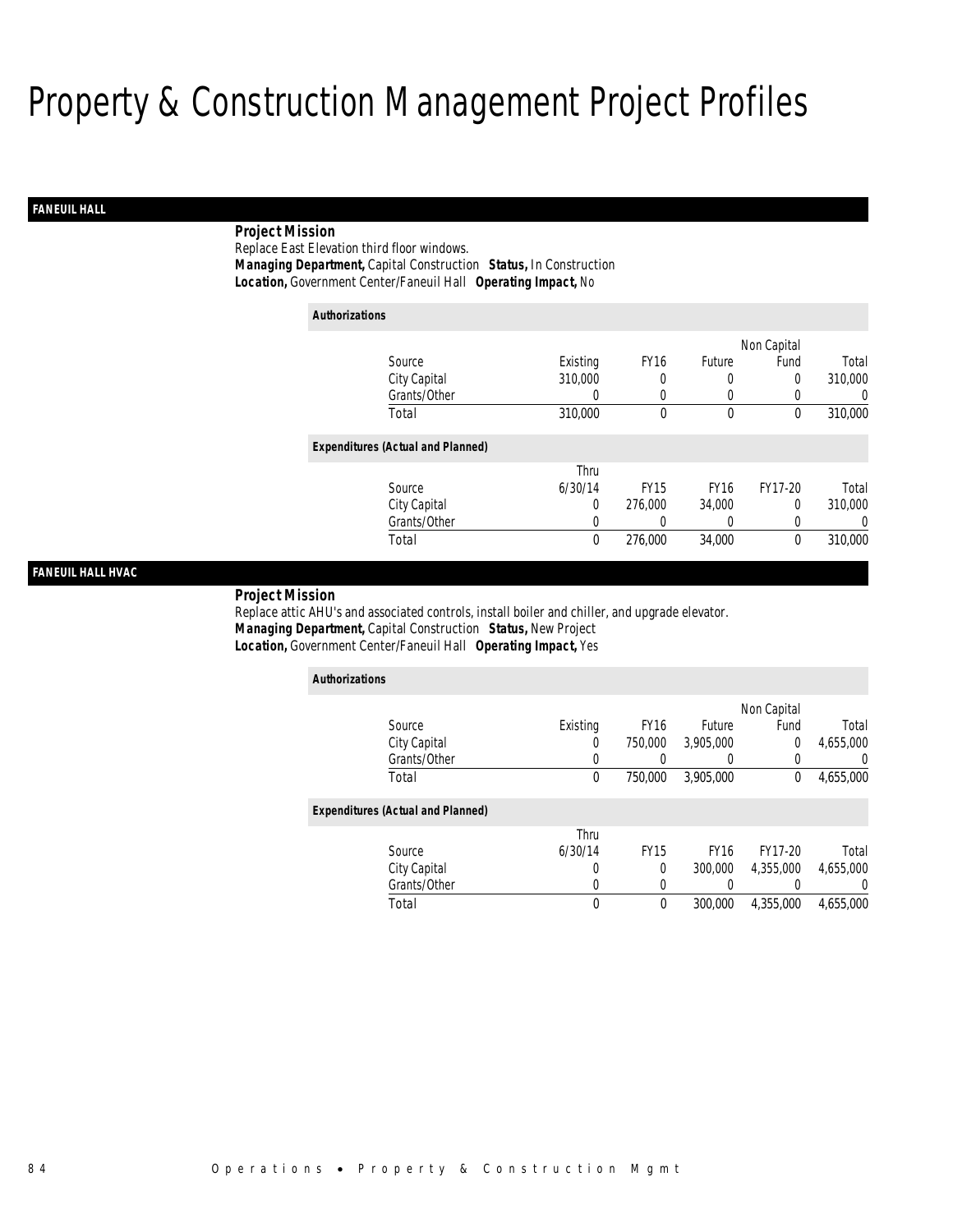### *PARKING LOT IMPROVEMENT*

### *Project Mission*

 Expand Blair lot parking area in Dudley Square in support of the new Bruce C. Bolling Building. *Managing Department,* Capital Construction *Status,* In Design*Location,* Roxbury *Operating Impact,* No

*Authorizations*

|                                          |           |             |             | Non Capital |           |
|------------------------------------------|-----------|-------------|-------------|-------------|-----------|
| Source                                   | Existing  | <b>FY16</b> | Future      | Fund        | Total     |
| City Capital                             | 1,400,000 | 0           | 0           | $\mathbf 0$ | 1,400,000 |
| Grants/Other                             | 0         |             | 0           |             | 0         |
| Total                                    | 1,400,000 | 0           | 0           | 0           | 1,400,000 |
| <b>Expenditures (Actual and Planned)</b> |           |             |             |             |           |
|                                          | Thru      |             |             |             |           |
| Source                                   | 6/30/14   | <b>FY15</b> | <b>FY16</b> | FY17-20     | Total     |
| City Capital                             | 22.712    | 1,377,288   | 0           | $\Omega$    | 1,400,000 |
| Grants/Other                             | 0         | 0           | 0           |             | 0         |
| Total                                    | 22,712    | 1,377,288   | 0           | 0           | 1,400,000 |
|                                          |           |             |             |             |           |

### *PARKMAN HOUSE BUILDING SYSTEMS UPGRADE*

*Project Mission*

 Install a central heating and cooling system and new fire alarm panel. *Managing Department,* Capital Construction *Status,* New Project*Location,* Beacon Hill *Operating Impact,* Yes

| <b>Authorizations</b>                    |                  |             |             |             |           |
|------------------------------------------|------------------|-------------|-------------|-------------|-----------|
|                                          |                  |             |             | Non Capital |           |
| Source                                   | Existing         | <b>FY16</b> | Future      | Fund        | Total     |
| City Capital                             | $\left( \right)$ | 0           | 1.382.000   | 0           | 1,382,000 |
| Grants/Other                             | 0                |             |             | 0           | 0         |
| Total                                    | 0                | 0           | 1,382,000   | 0           | 1,382,000 |
| <b>Expenditures (Actual and Planned)</b> |                  |             |             |             |           |
|                                          | Thru             |             |             |             |           |
| Source                                   | 6/30/14          | <b>FY15</b> | <b>FY16</b> | FY17-20     | Total     |
| City Capital                             | 0                | 0           | $\theta$    | 1.382.000   | 1,382,000 |
| Grants/Other                             | 0                | 0           | 0           |             | $\left($  |
| Total                                    | 0                | $\theta$    | 0           | 1,382,000   | 1,382,000 |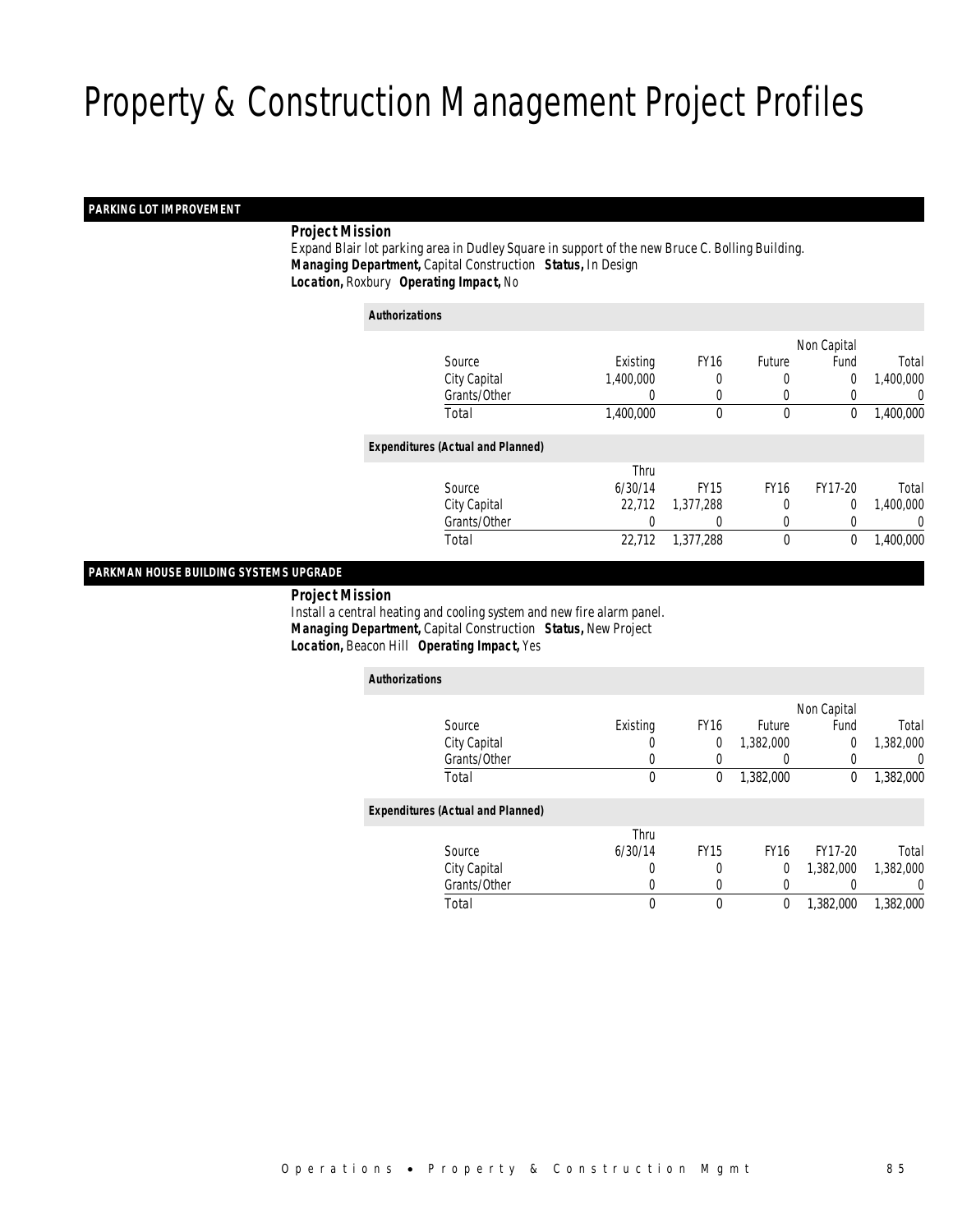#### *UNDERGROUND STORAGE TANKS*

### *Project Mission*

Closeout phase for 12 remaining UST locations. Three sites to be permanently closed. Nine sites to undergo activities for close out or long term monitoring.

*Managing Department,* Neighborhood Development *Status,* Annual Program

*Location,* Citywide *Operating Impact,* No

| <b>Authorizations</b>                    |           |             |             |             |           |  |  |
|------------------------------------------|-----------|-------------|-------------|-------------|-----------|--|--|
|                                          |           |             |             | Non Capital |           |  |  |
| Source                                   | Existing  | <b>FY16</b> | Future      | Fund        | Total     |  |  |
| City Capital                             | 2,245,000 | 0           | 0           | 0           | 2,245,000 |  |  |
| Grants/Other                             | 117,227   | 0           | 0           | 0           | 117,227   |  |  |
| Total                                    | 2,362,227 | $\theta$    | 0           | 0           | 2,362,227 |  |  |
| <b>Expenditures (Actual and Planned)</b> |           |             |             |             |           |  |  |
|                                          | Thru      |             |             |             |           |  |  |
| Source                                   | 6/30/14   | <b>FY15</b> | <b>FY16</b> | FY17-20     | Total     |  |  |
| City Capital                             | 792,333   | 175,000     | 100,000     | 1.177.667   | 2,245,000 |  |  |
| Grants/Other                             | 117,227   |             | 0           | 0           | 117,227   |  |  |
| Total                                    | 909.560   | 175,000     | 100,000     | 1.177.667   | 2.362.227 |  |  |

### *UPHAMS CORNER MUNICIPAL BUILDING WINDOWS*

 *Project Mission* Replace windows. *Managing Department,* Capital Construction *Status,* New Project*Location,* Dorchester *Operating Impact,* No

| <b>Authorizations</b>                    |          |             |             |         |         |
|------------------------------------------|----------|-------------|-------------|---------|---------|
|                                          |          |             | Non Capital |         |         |
| Source                                   | Existing | <b>FY16</b> | Future      | Fund    | Total   |
| City Capital                             |          | 0           | 555,000     | 0       | 555,000 |
| Grants/Other                             | U        | U           |             | 0       | 0       |
| Total                                    | 0        | $\theta$    | 555,000     | 0       | 555,000 |
| <b>Expenditures (Actual and Planned)</b> |          |             |             |         |         |
|                                          | Thru     |             |             |         |         |
| Source                                   | 6/30/14  | <b>FY15</b> | <b>FY16</b> | FY17-20 | Total   |
| City Capital                             | 0        | 0           | 0           | 555,000 | 555,000 |
| Grants/Other                             | 0        | 0           |             |         |         |
| Total                                    | 0        | 0           | $\theta$    | 555,000 | 555,000 |